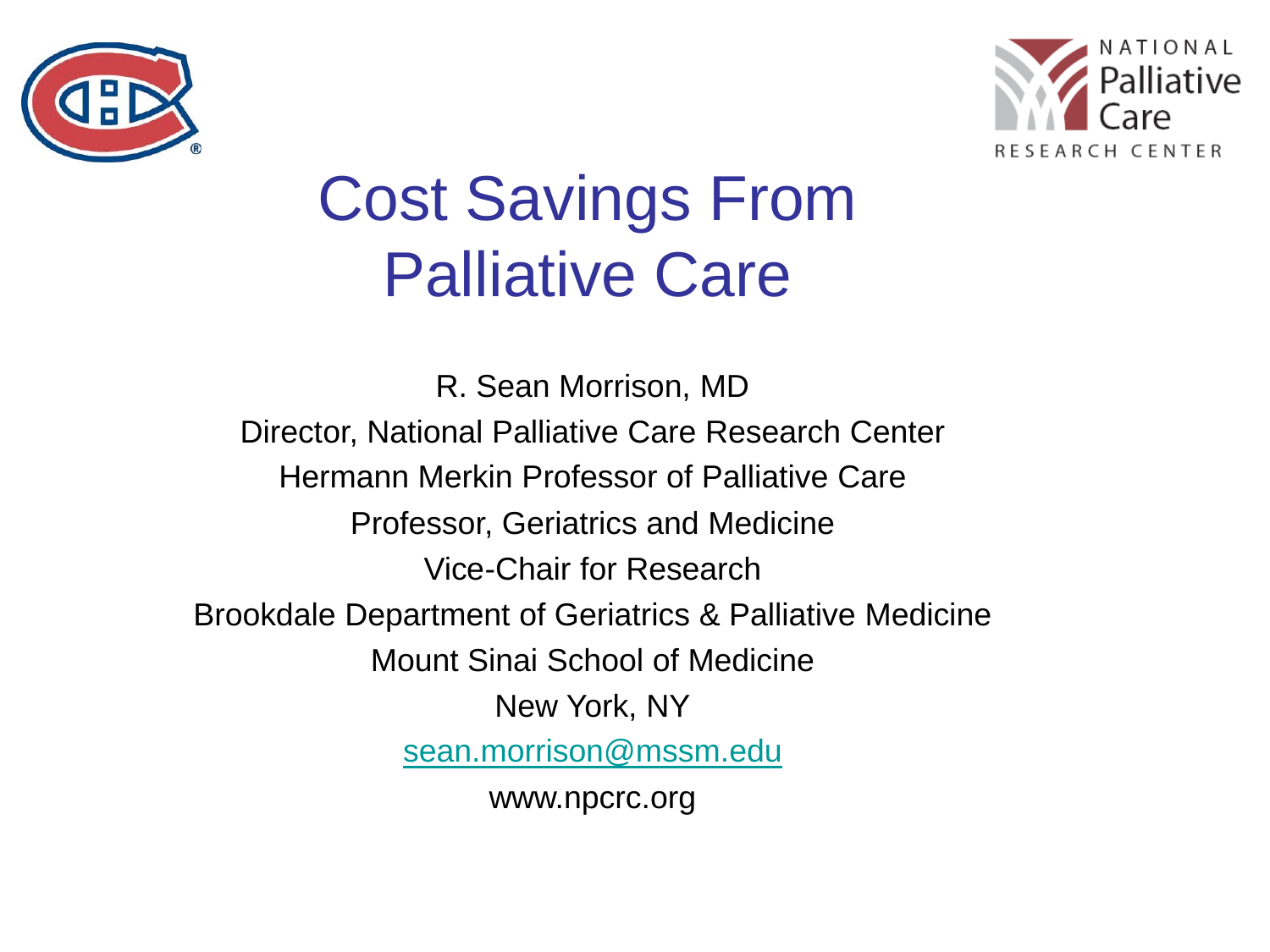

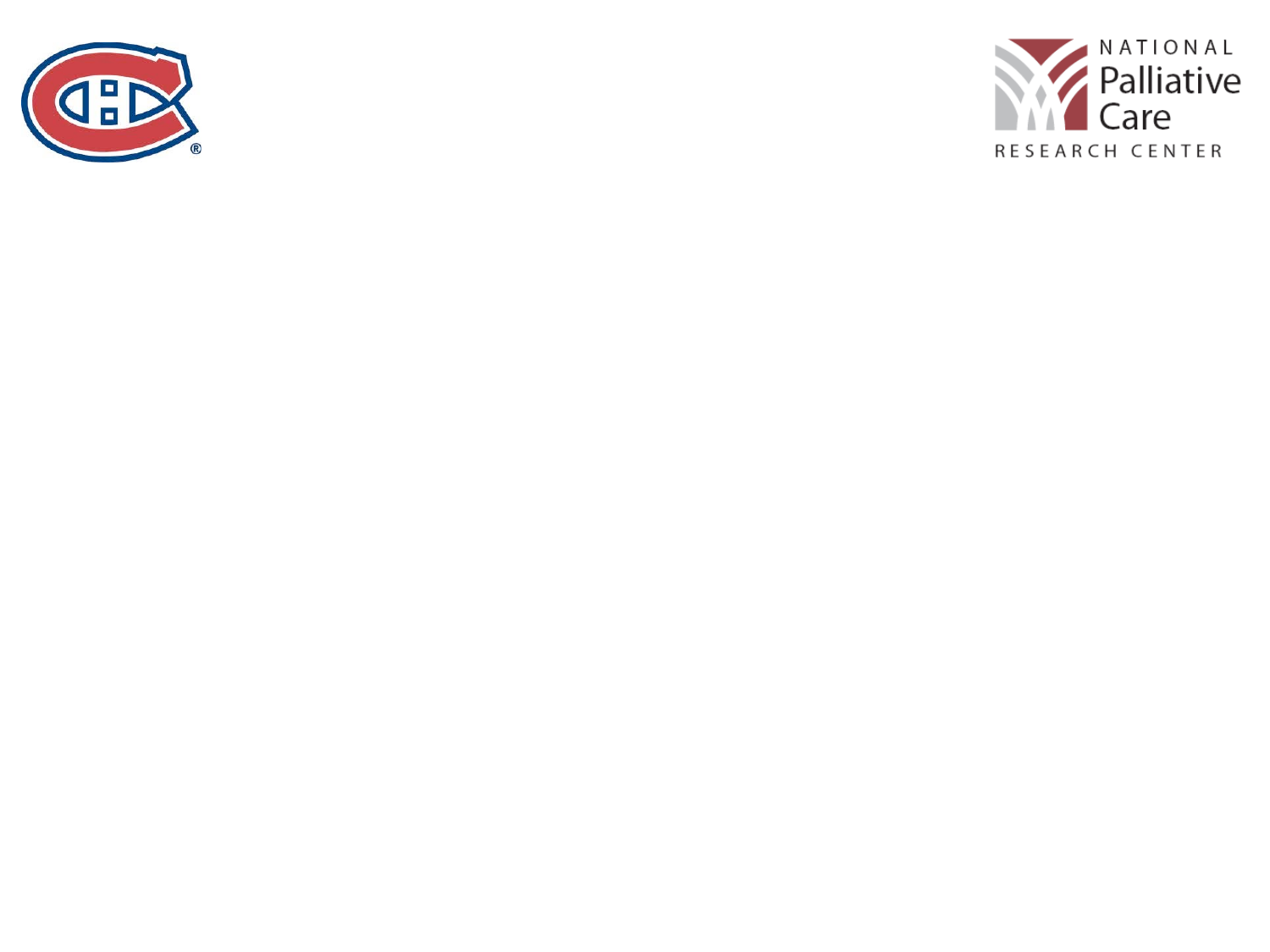



- Case for Palliative Care
	- Need
		- SUPPORT and others demonstrated clear need for improved care of serious illness
	- Quality
		- Clear and well defined
		- Wealth of date demonstrating palliative care improved symptoms and clinical care
	- Satisfaction
		- Considerable data showing palliative care enhanced family satisfaction
- Not Enough!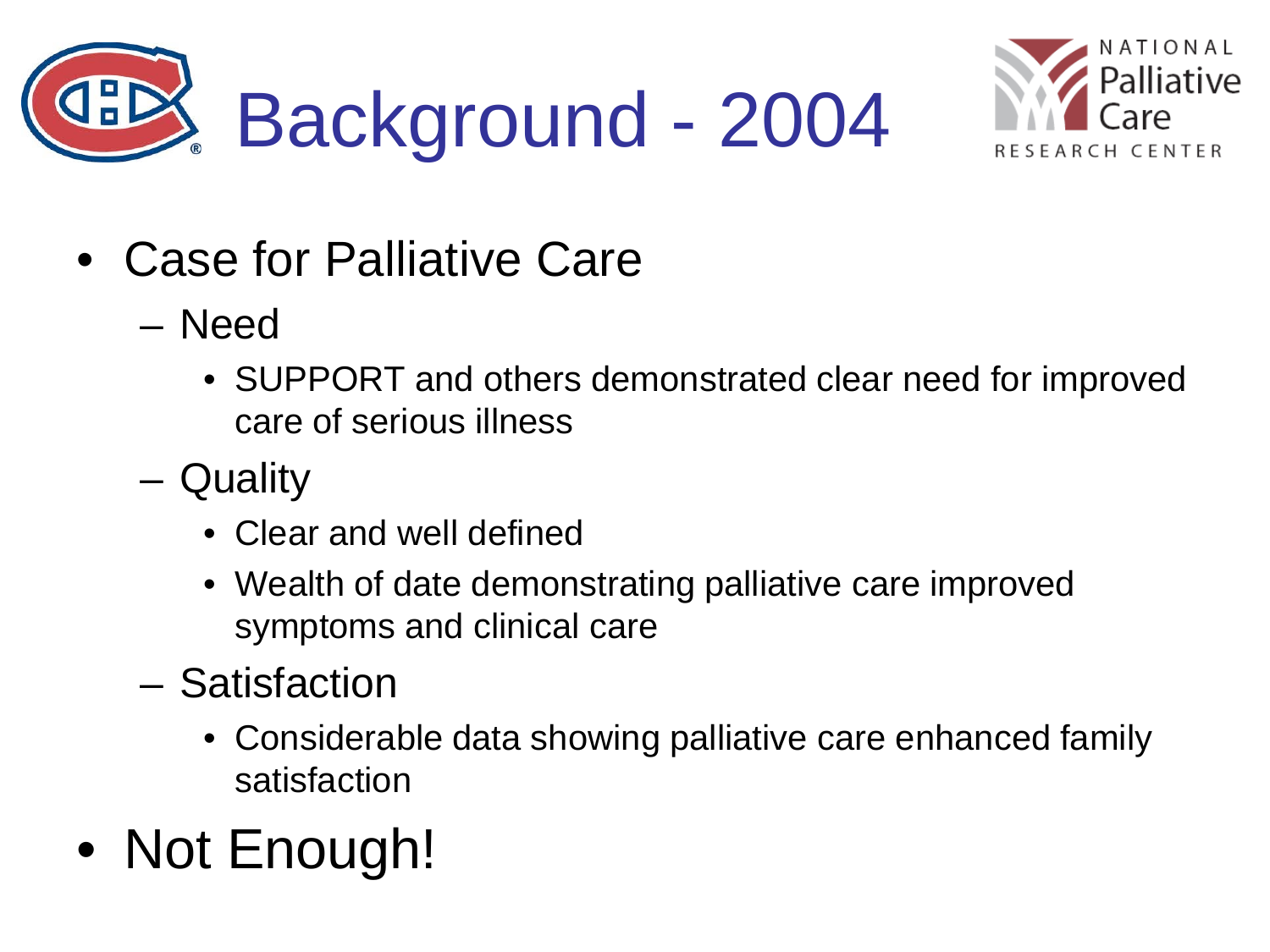



### **Hospital Payment Shortfall Relative to Costs for Medicare and Medicaid, 1997 – 2007**



Source: Avalere Health analysis of American Hospital Association Annual Survey data, 2007, for community hospitals.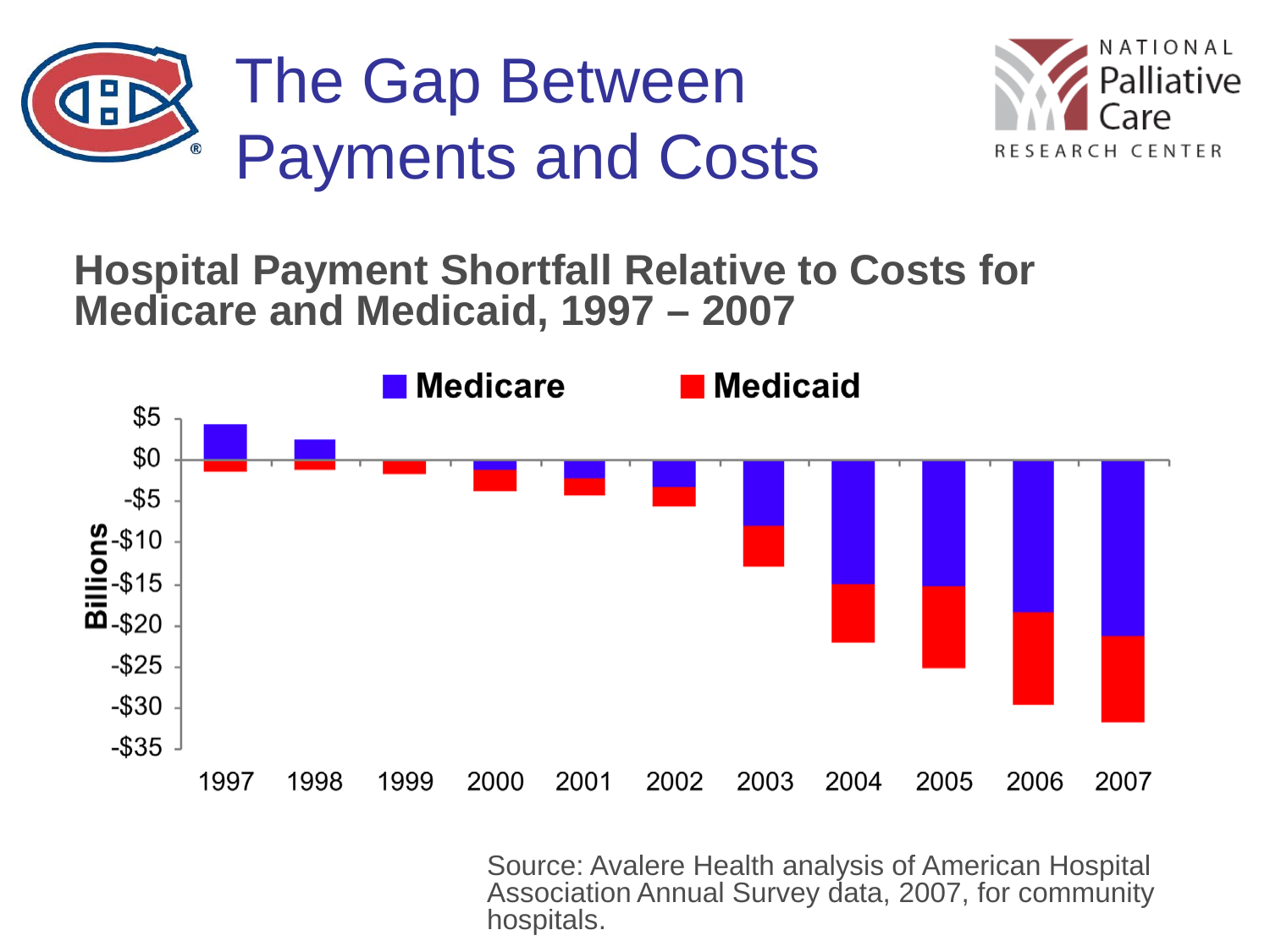



- Can we create a business case for palliative care teams in hospitals that fits within current reimbursement and business models?
	- Revenue generating?
	- Cost Saving?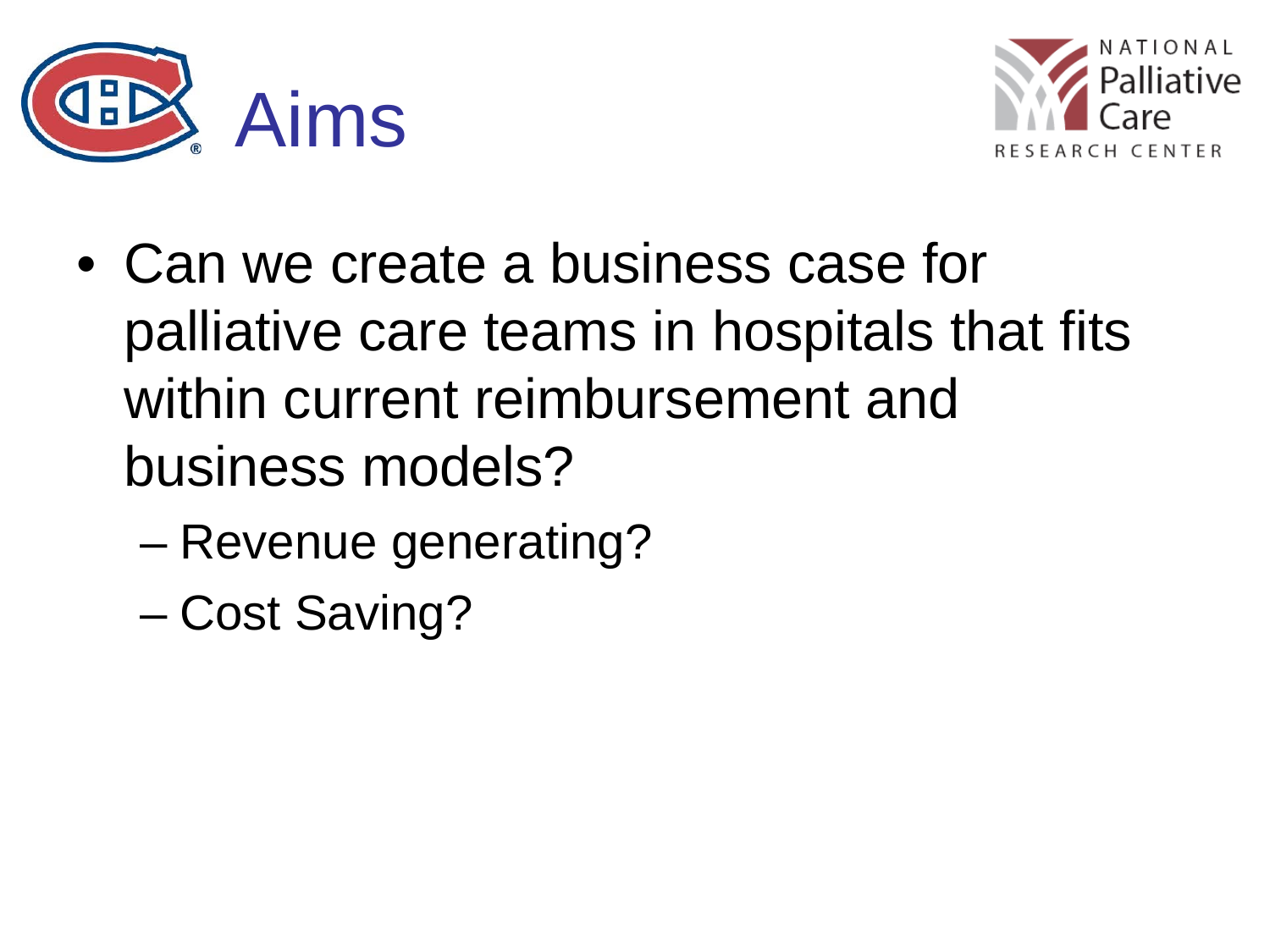



- By addressing goals of care with patients and families and matching treatments to goals, palliative care teams:
	- Reduce mis-match between treatments and preferences
		- Decreased costs
			- ICU, pharmacy, ancillary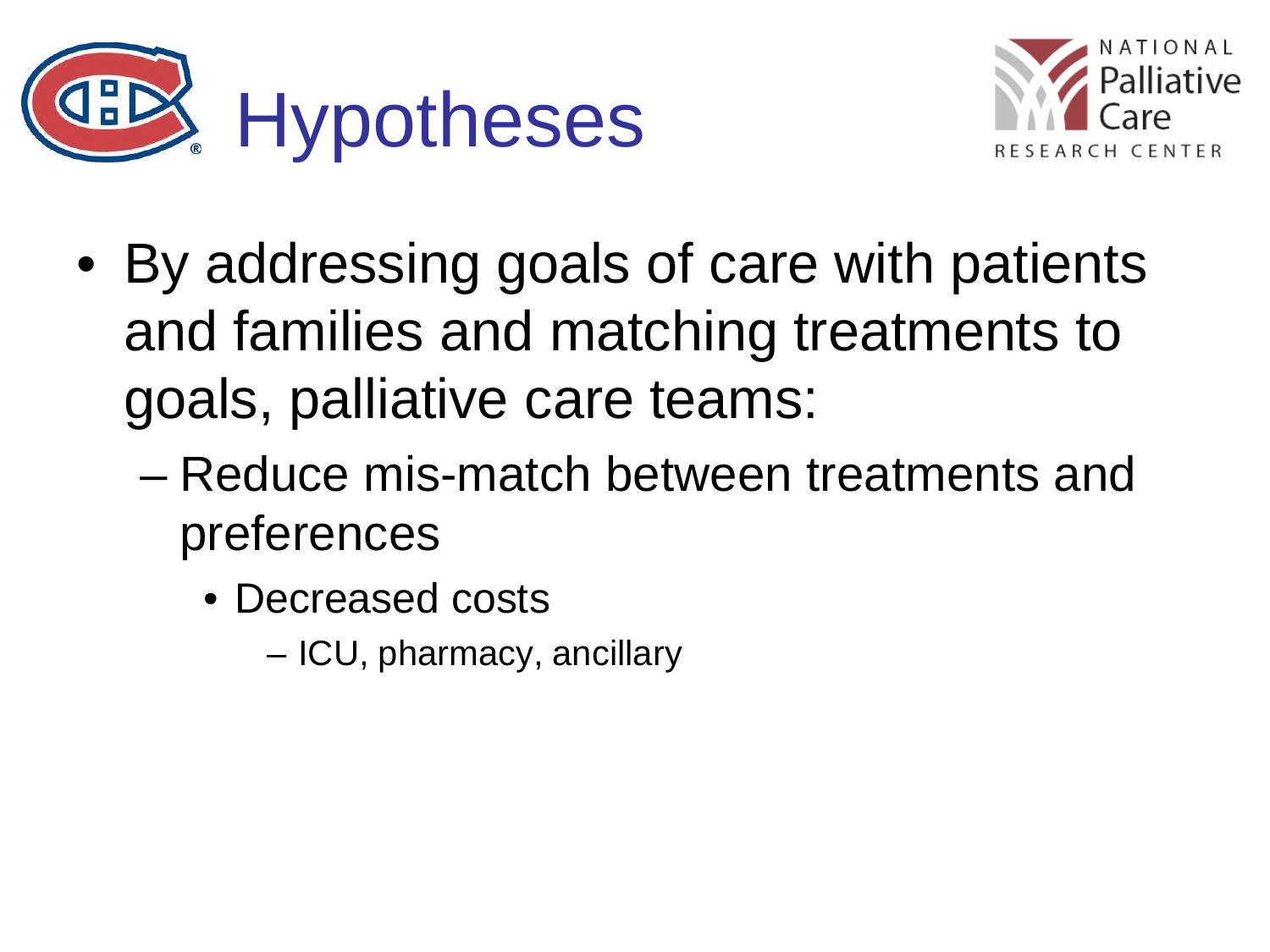



- Multi-site
- Diverse and representative hospitals
- Generalizable teams
- Mature programs
- Rapid results
	- RCT versus ?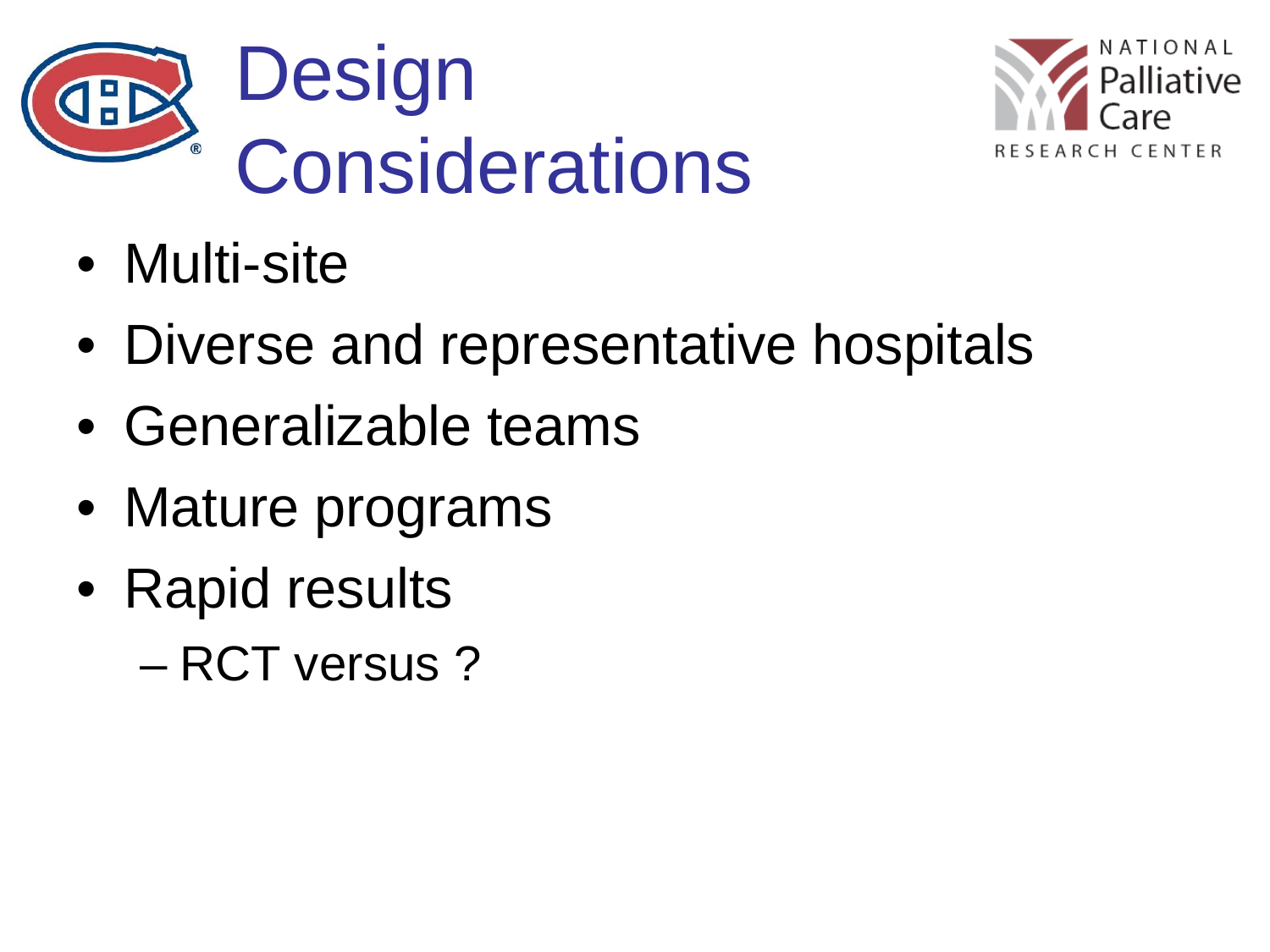



- Strongest design to test efficacy
	- Is a treatment or intervention better than an alternative or placebo under ideal conditions
- Minimizes potential for confounding
	- Both observed and unobserved factors randomly and equally distributed across both groups (theoretically)
- Excellent internal validity
	- Differences in outcomes can be attribute to intervention or treatment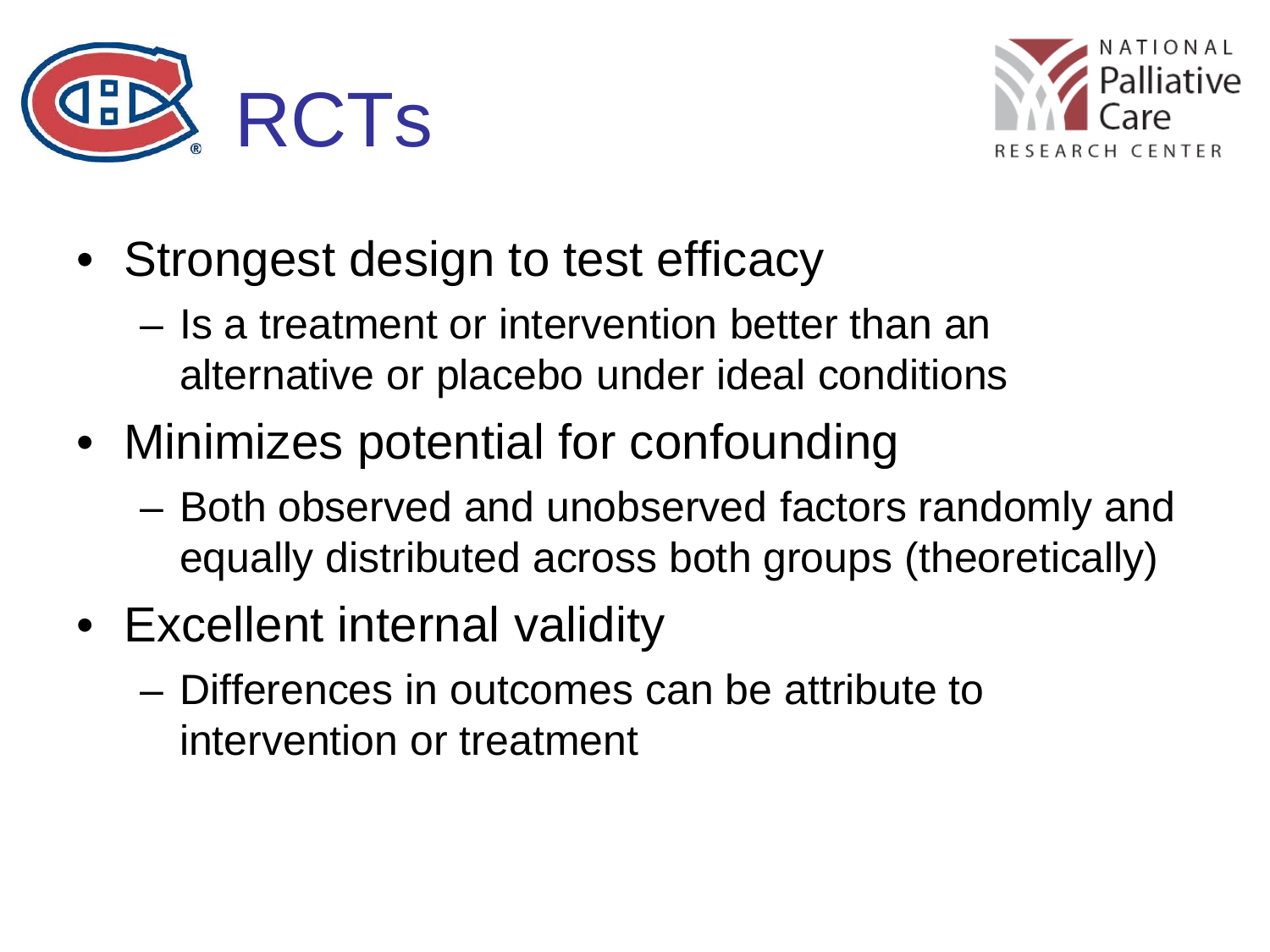



In certain situations RCTs may be:

- Inappropriate
- Impossible
- Inadequate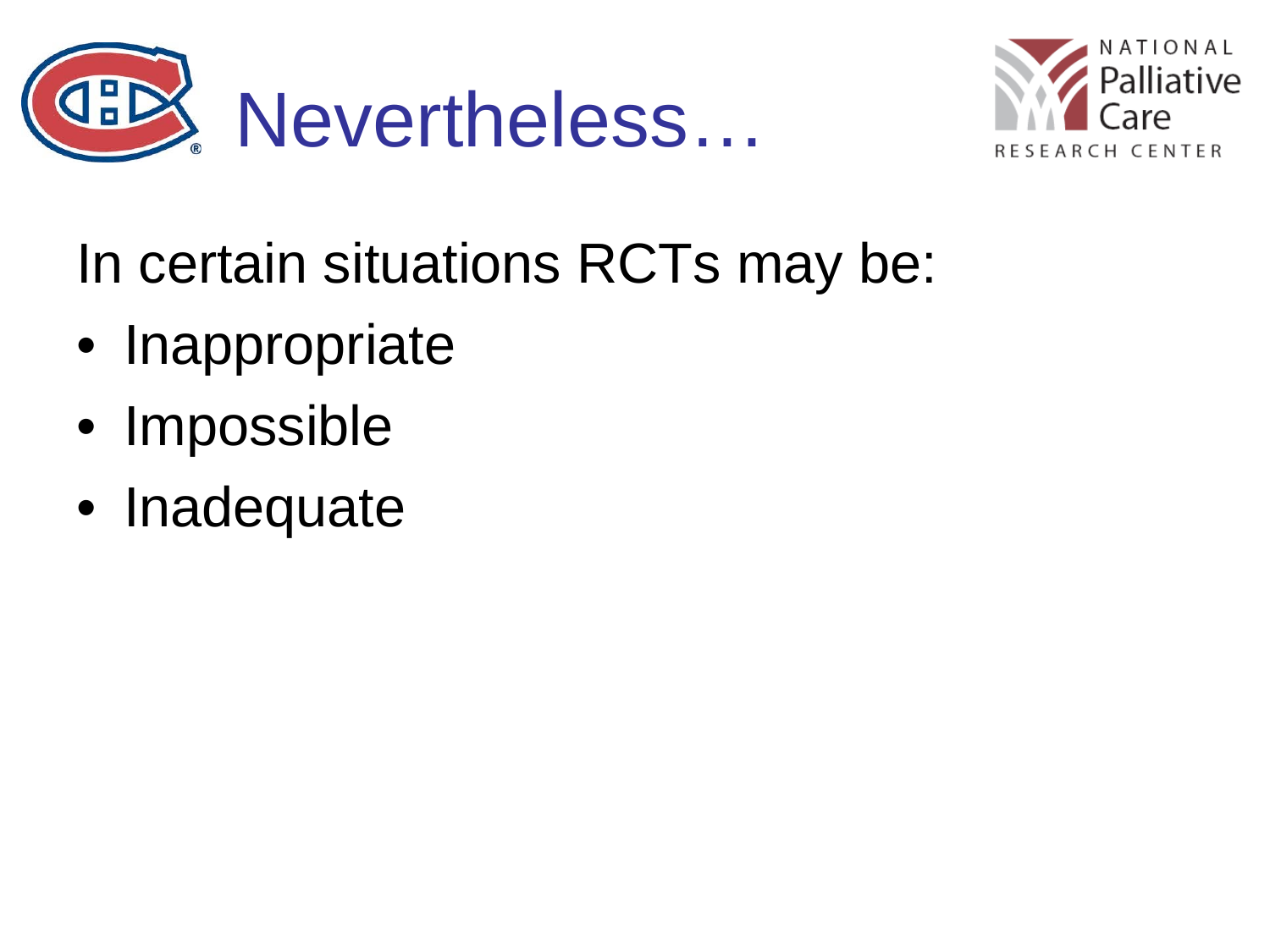



- To accurately assess infrequent adverse outcomes
	- Increased mortality associated with atypical anti- psychotics
- To determine whether an intervention prevents rare events
	- Supine positioning of infants to prevent SIDS
- When the intervention requires the subjects' active participation and thus depends on individual beliefs and preferences
	- Intervention psychotherapy
	- Palliative care consultation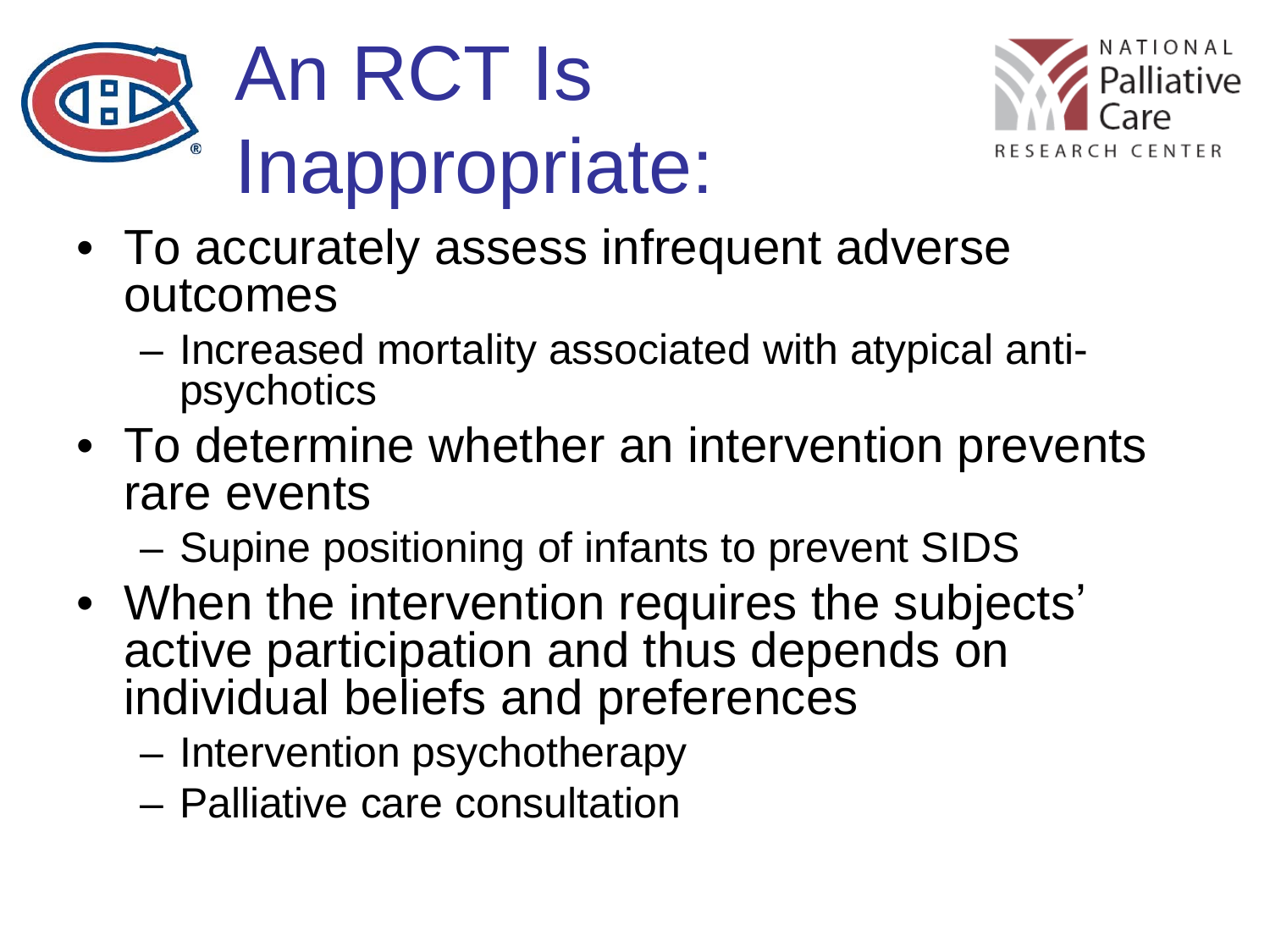



- Clinicians are reluctant/refuse to participate
- Contamination/cross-over is unavoidable
- Ethical objections exist
- When interventions simply cannot be randomized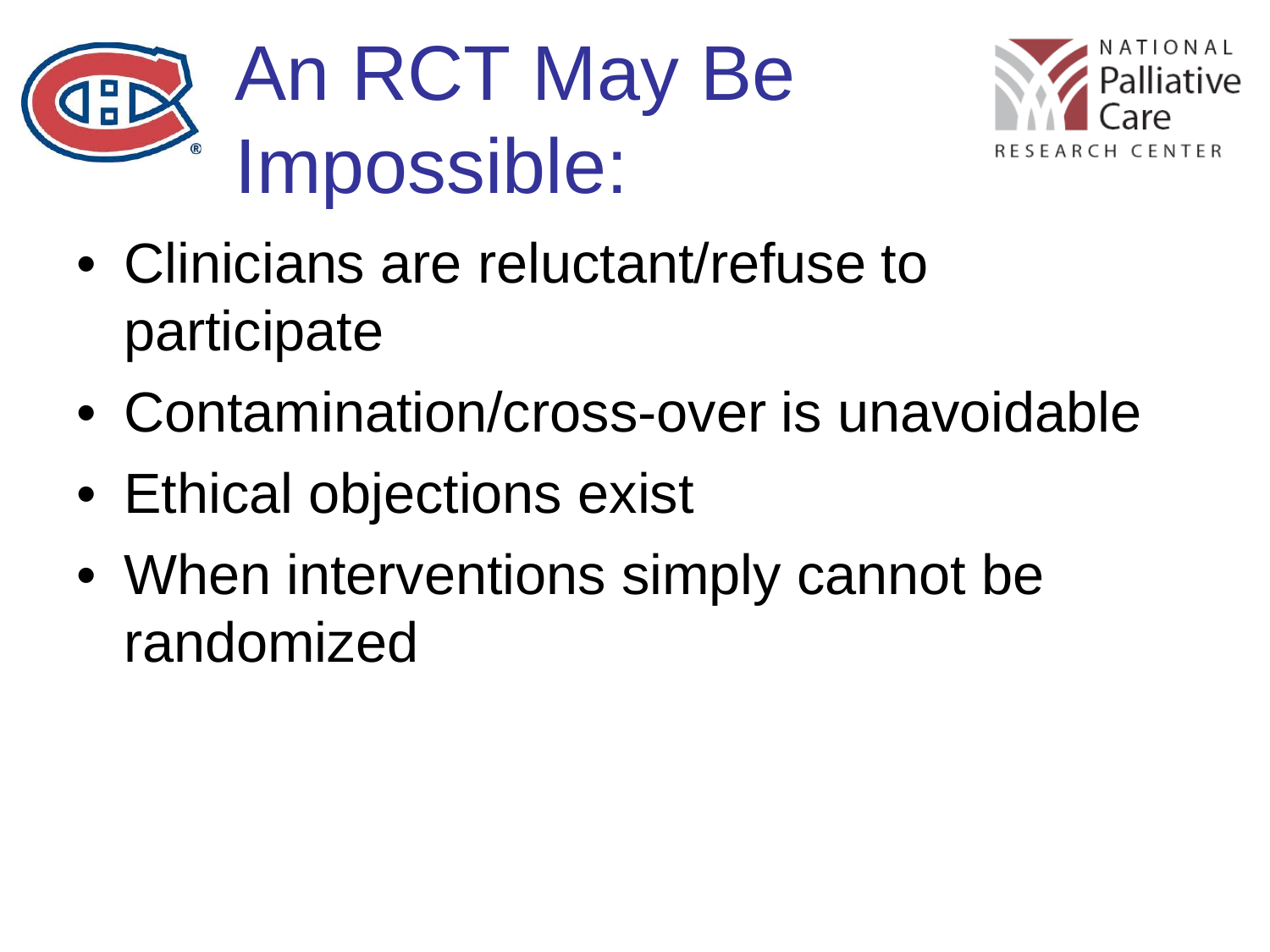

An RCT May Be Inadequate (Low External Validity)



- Physicians that allow their patients to participate in a trial may not reflect the average treating practitioner
- Patients who agree to be randomized may be atypical
- The trial does not reflect real world situations
	- Patients in both arms may receive overall better care
	- The intervention may be artificial (mandatory geriatric/palliative care consultation)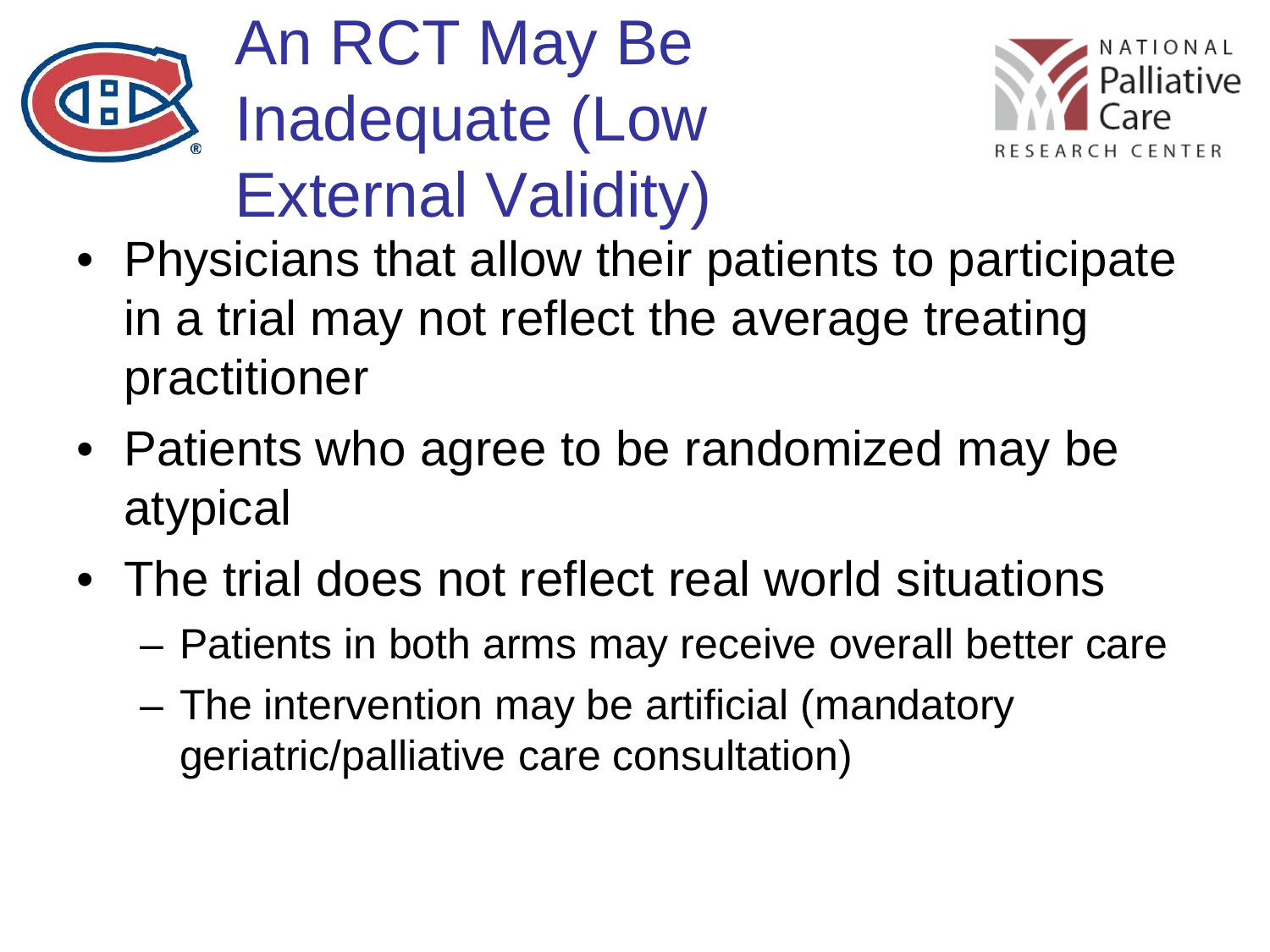



- RCTs offer an indication of efficacy of an intervention rather than its effectiveness in everyday practice
	- Provide evidence of what can be achieved under most favourable circumstances
- Should always be employed when appropriate, practical, ethical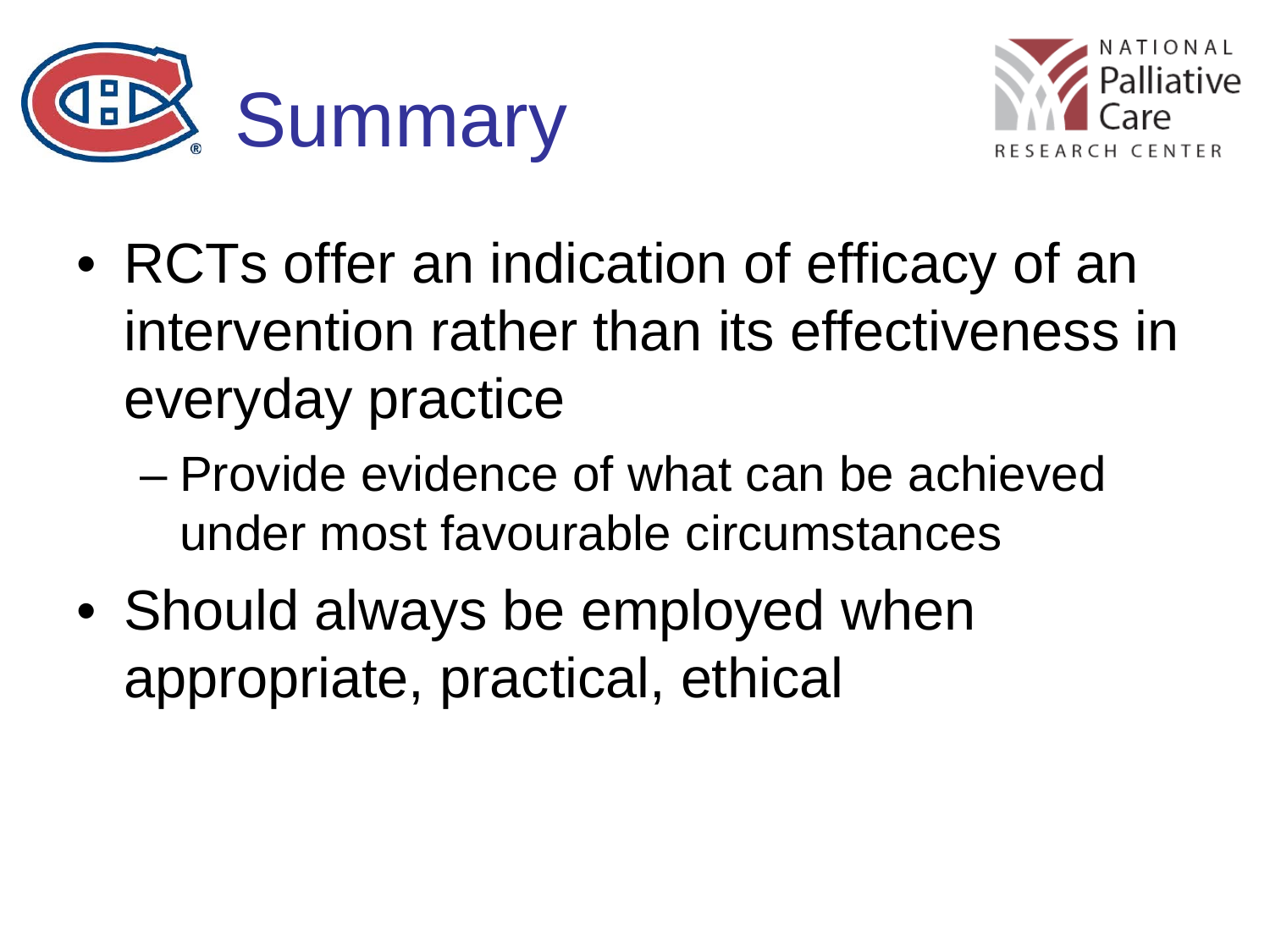



- Applied or field or real-world research
- Appropriate for research questions not amenable to RCTs
- External validity may be better *BUT*
- Internal validity is weaker
	- Non-random assignment can lead to selection bias
	- Differences may be caused by the intervention, by differences in measured and unmeasured confounders, or both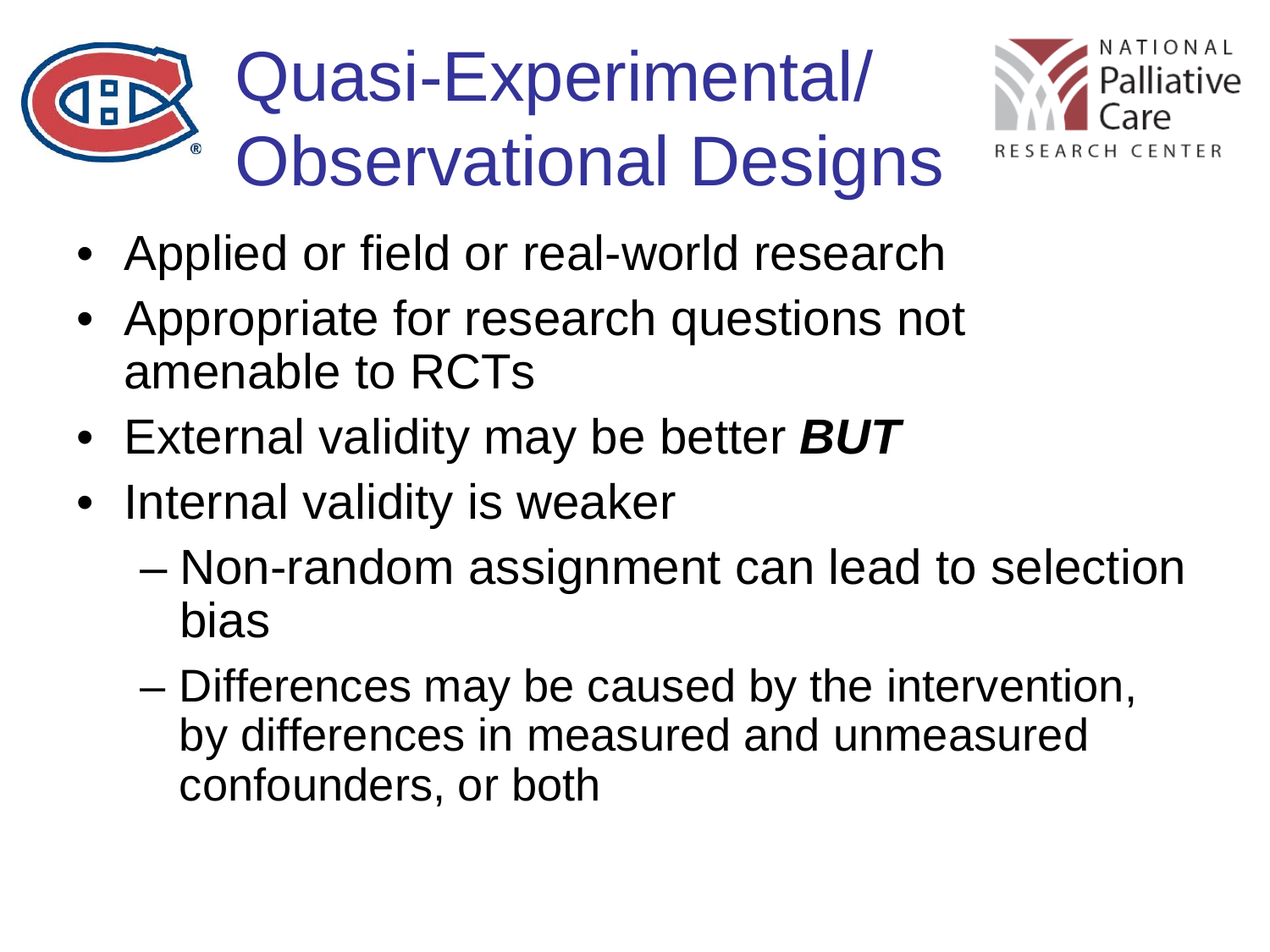

Methods of Addressing Internal Validity



- Traditional Multivariable Regression
	- Rely on functional form specifications, which can generate unreliable model-based extrapolations
	- Investigators have access to the study's outcomes when the main analyses of the intervention's effects are performed.
	- Strength, and even direction, of the intervention's effect on outcomes can be manipulated by the choice of control variables selected as potential confounders and how these baseline variables are used (e.g., squares, interactions) in the regression model.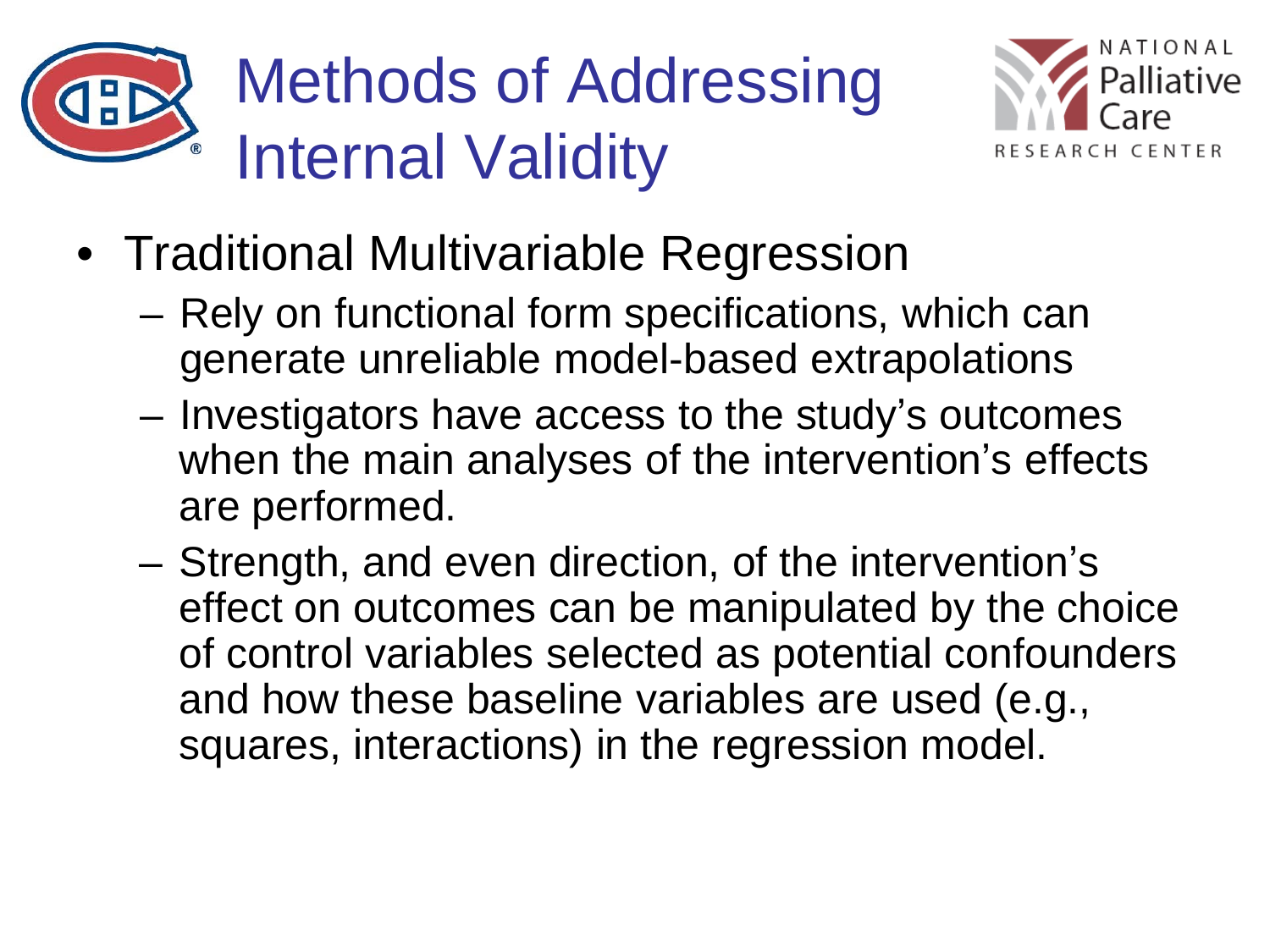

Methods of Addressing Internal Validity



- Matching
	- Control subjects matched to treatment subjects on basis of relevant characteristics
	- Difficult to match subjects on all or even many relevant, important covariates as the number of covariates increases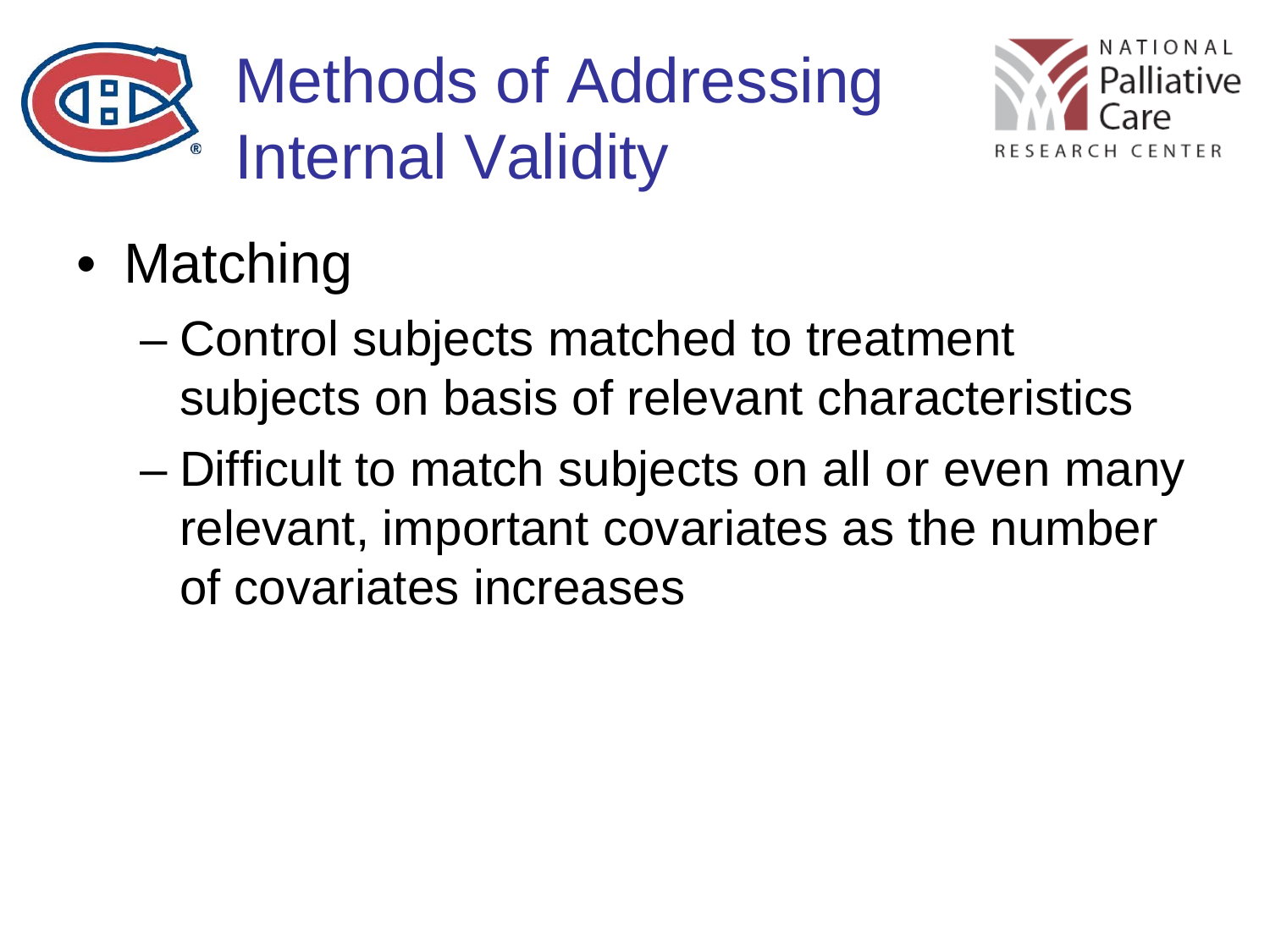

Addressing Internal Validity: Propensity Scores



- Summary variable to control for measured patient characteristics in outcomes analyses
- PS methods mimic RCT process and enable investigators to control for relevant covariates simultaneously by matching on a single scalar variable—the propensity score - **without** knowledge of the study's outcomes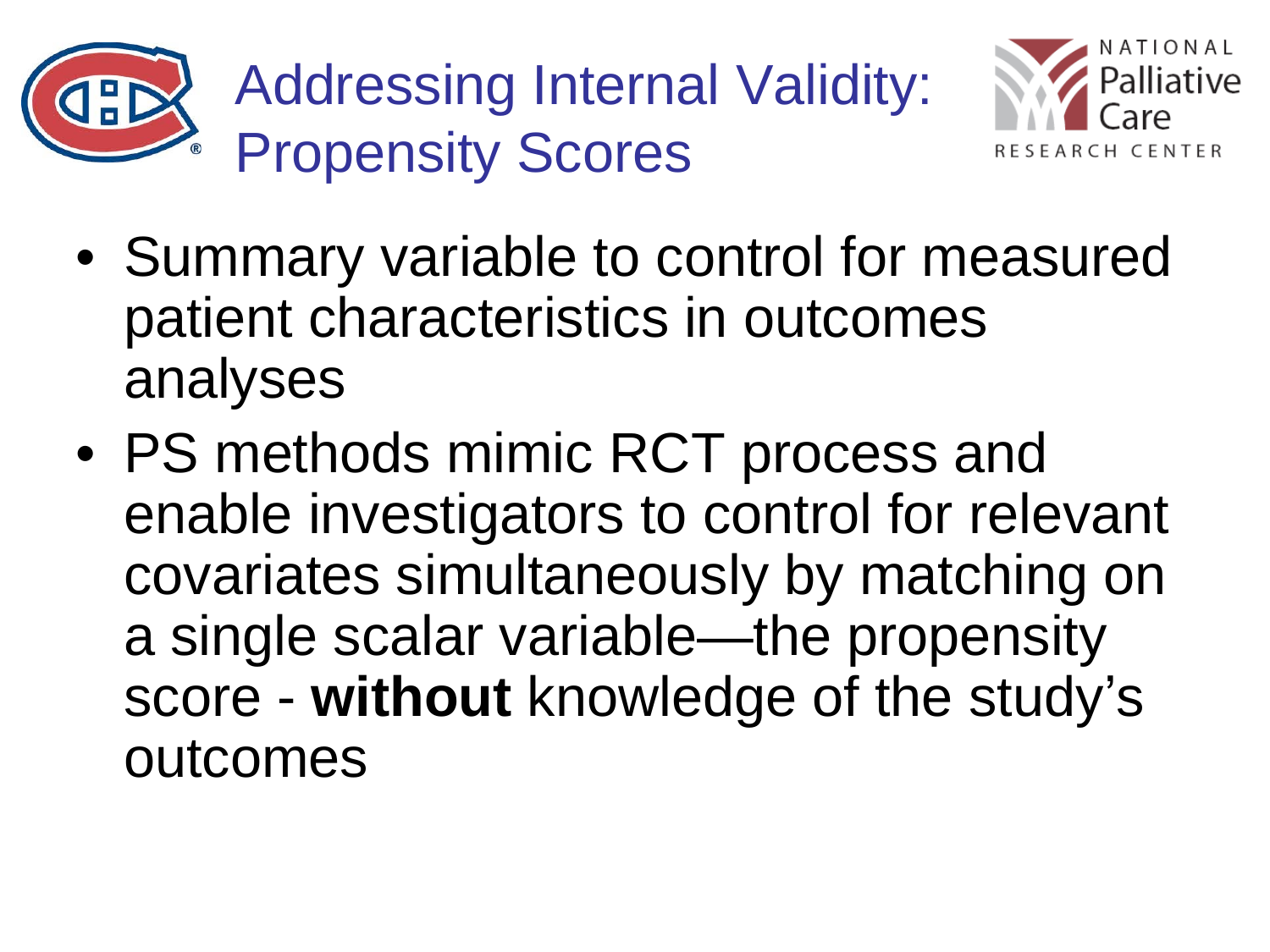



- 1. Establish a **reference day**
	- Day of treatment assignment if this were an RCT
- 2. Construct dataset that contains only patient characteristics available on reference day and no outcome data.
- 3. Estimate the conditional probability that a patient will be in the intervention group
	- Dependent variable: Group assignment
	- Independent variables: All the measured background characteristics that are relevant and available on the reference day
- 4. Divide the sample to evenly distribute the PS
- 5. Test for balance of independent variables within each block (t-test, chi-square)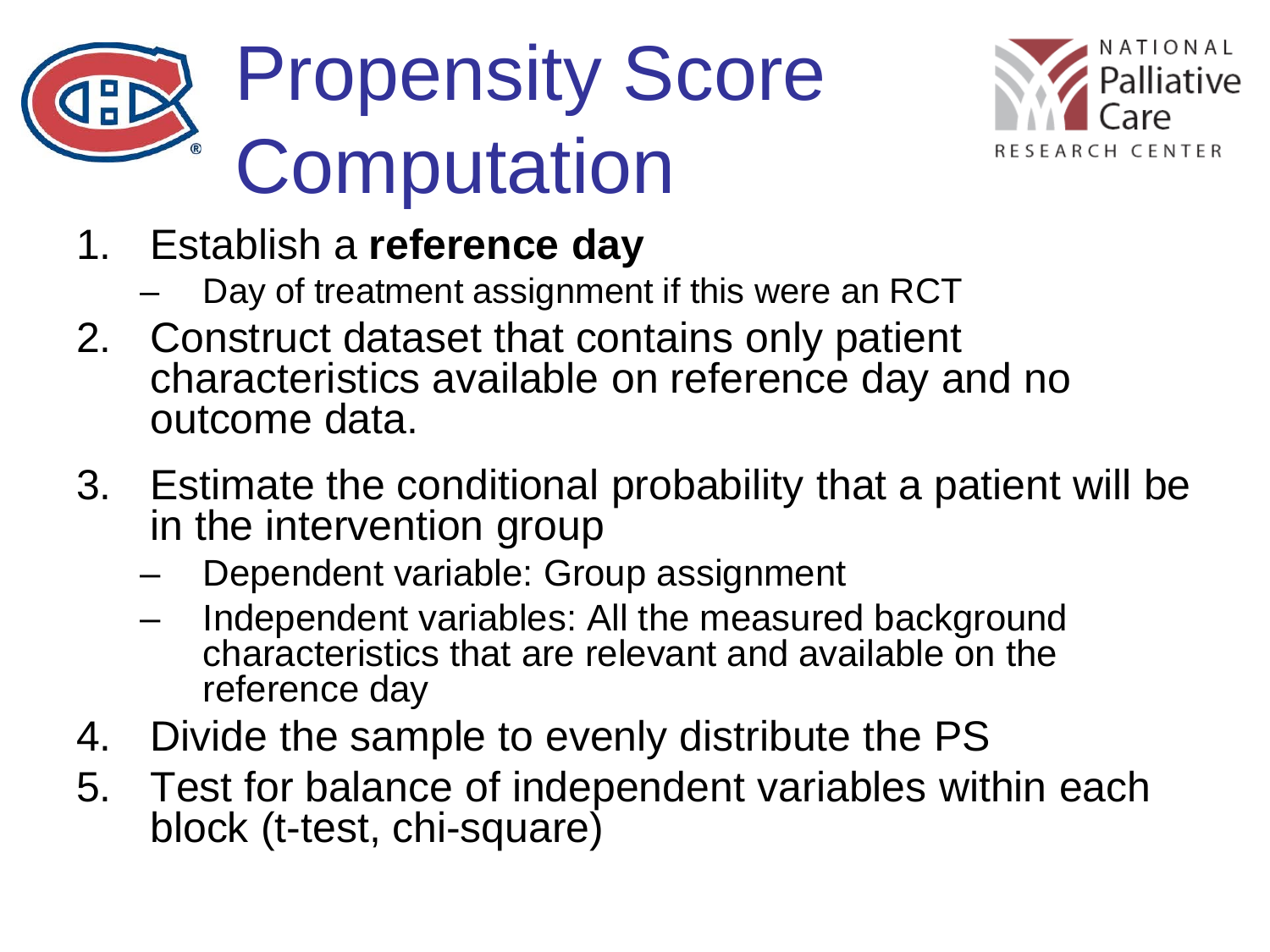



- 6. Match patients who received treatment to patients who did not receive treatment by PS
	- Several different matching procedures available
- 7. Dataset contains treated patients and nontreated patients who share similar observable relevant baseline covariates – akin to the subject sample of an RCT
- 8. Dependent variables now made available to the investigators and the effect of the intervention on outcomes is estimated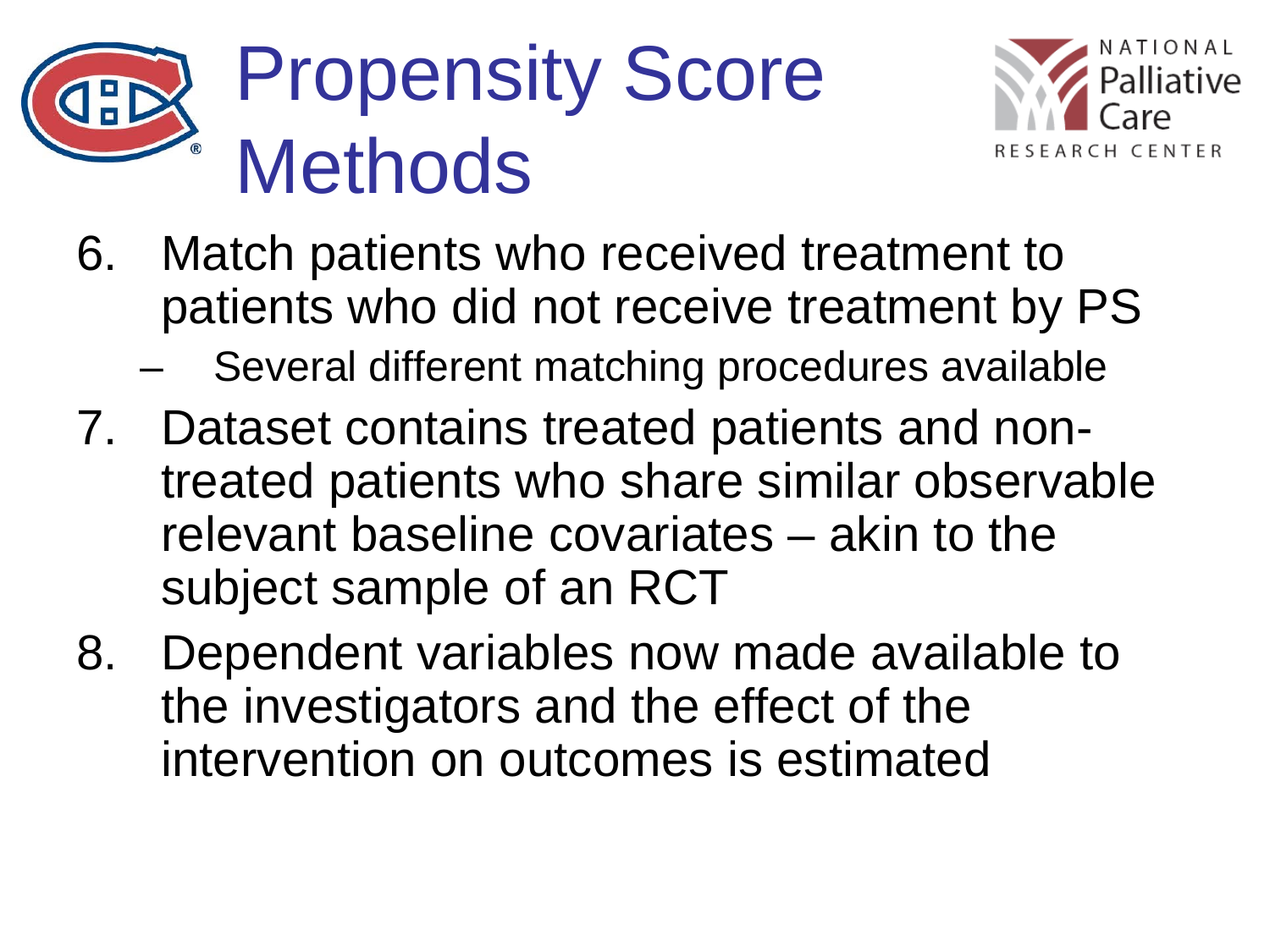



- Propensity scores are useful to more accurately estimate the true causal effect
- More accurately mimic RCT than traditional multivariable modeling
- Effectiveness varies by the richness of the variables included in the regression models used to determine the propensity of "treatment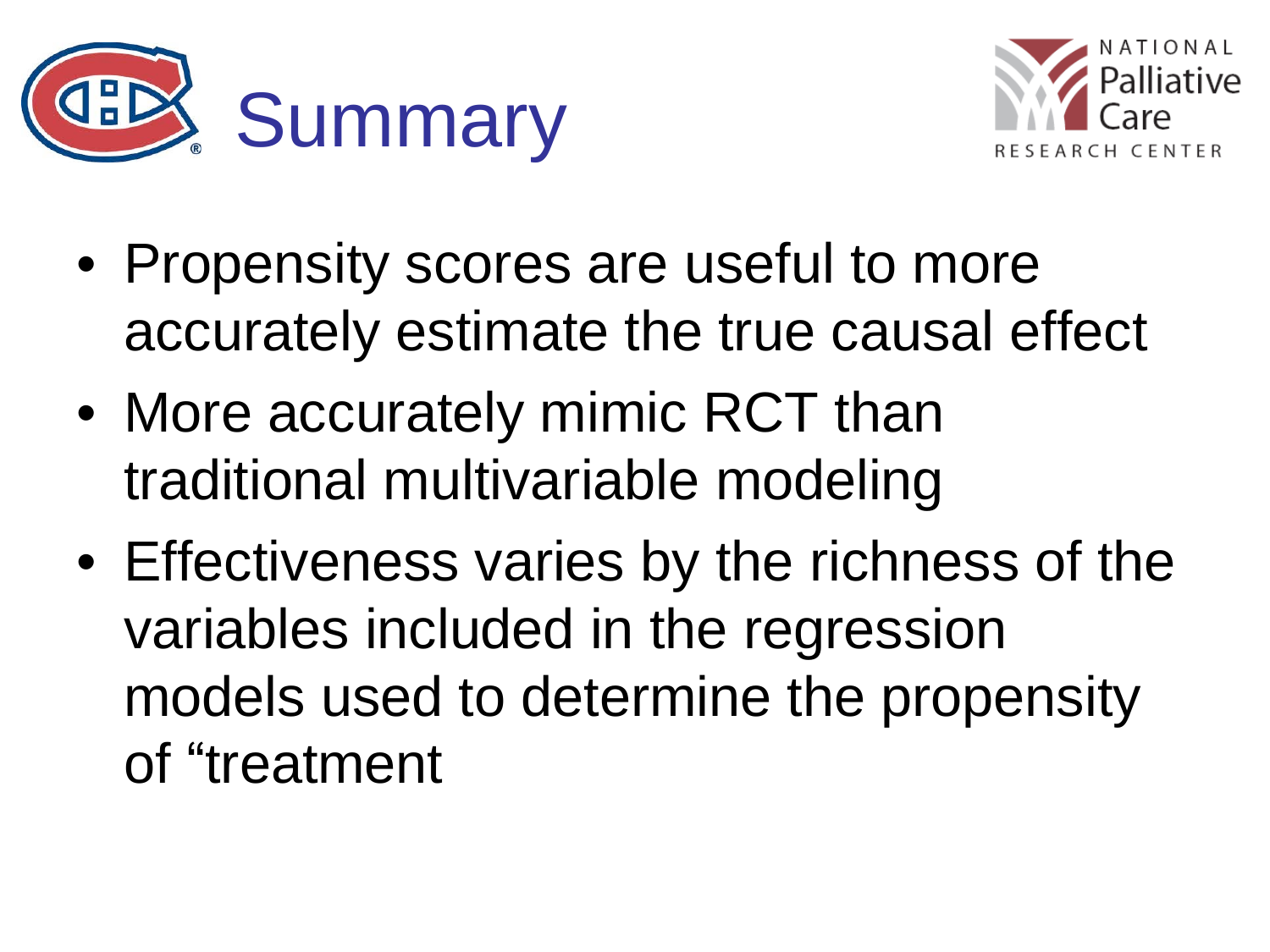



### **ORIGINAL INVESTIGATION**

### Cost Savings Associated With US Hospital Palliative **Care Consultation Programs**

R. Sean Morrison, MD; Joan D. Penrod, PhD; J. Brian Cassel, PhD; Melissa Caust-Ellenbogen, MS; Ann Litke, MFA; Lynn Spragens, MBA; Diane E. Meier, MD; for the Palliative Care Leadership Centers' Outcomes Group

**Background:** Hospital palliative care consultation teams have been shown to improve care for adults with serious illness. This study examined the effect of palliative care teams on hospital costs.

Methods: We analyzed administrative data from 8 hospitals with established palliative care programs for the years 2002 through 2004. Patients receiving palliative care were matched by propensity score to patients receiving usual care. Generalized linear models were estimated for costs per admission and per hospital day.

**Results:** Of the 2966 palliative care patients who were discharged alive, 2630 palliative care patients (89%) were matched to 18427 usual care patients, and of the 2388 palliative care patients who died, 2278 (95%) were matched to 2124 usual care patients. The palliative care patients who were discharged alive had an adjusted net savings o

nificant reductions in laboratory and intensive care unit costs compared with usual care patients. The palliative care patients who died had an adjusted net savings of \$4908 in direct costs per admission ( $P = .003$ ) and \$374 in direct costs per day ( $P < .001$ ) including significant reductions in pharmacy, laboratory, and intensive care unit costs compared with usual care patients. Two confirmatory analyses were performed. Including mean costs per day before palliative care and before a comparable reference day for usual care patients in the propensity score models resulted in similar results. Estimating costs for palliative care patients assuming that they did not receive palliative care resulted in projected costs that were not significantly different from usual care costs.

**Conclusion:** Hospital palliative care consultation teams are associated with significant hospital cost savings.

and \$279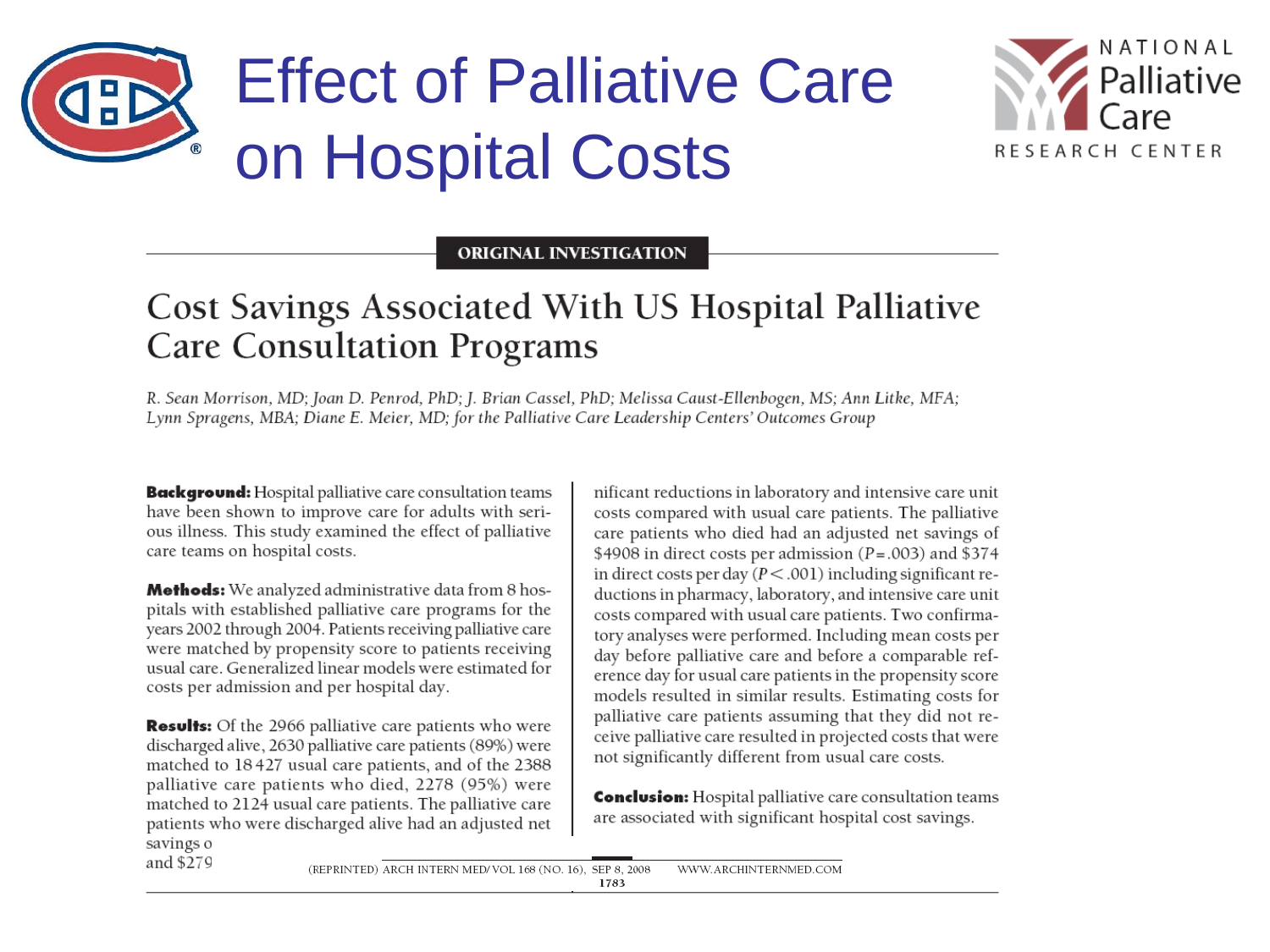



- Retrospective analysis of hospital administrative and cost-accounting data
- Eight geographically and structurally diverse hospitals representing low, middle, and high cost markets served by 6 mature palliative care consultation teams
- Adult patients receiving palliative care were matched by propensity score to usual care patients (LOS of 7-30 days)
- Calendar years 2002-2004
- GLM (gamma distribution with log link) and multivariable logistic regression models used to analyse results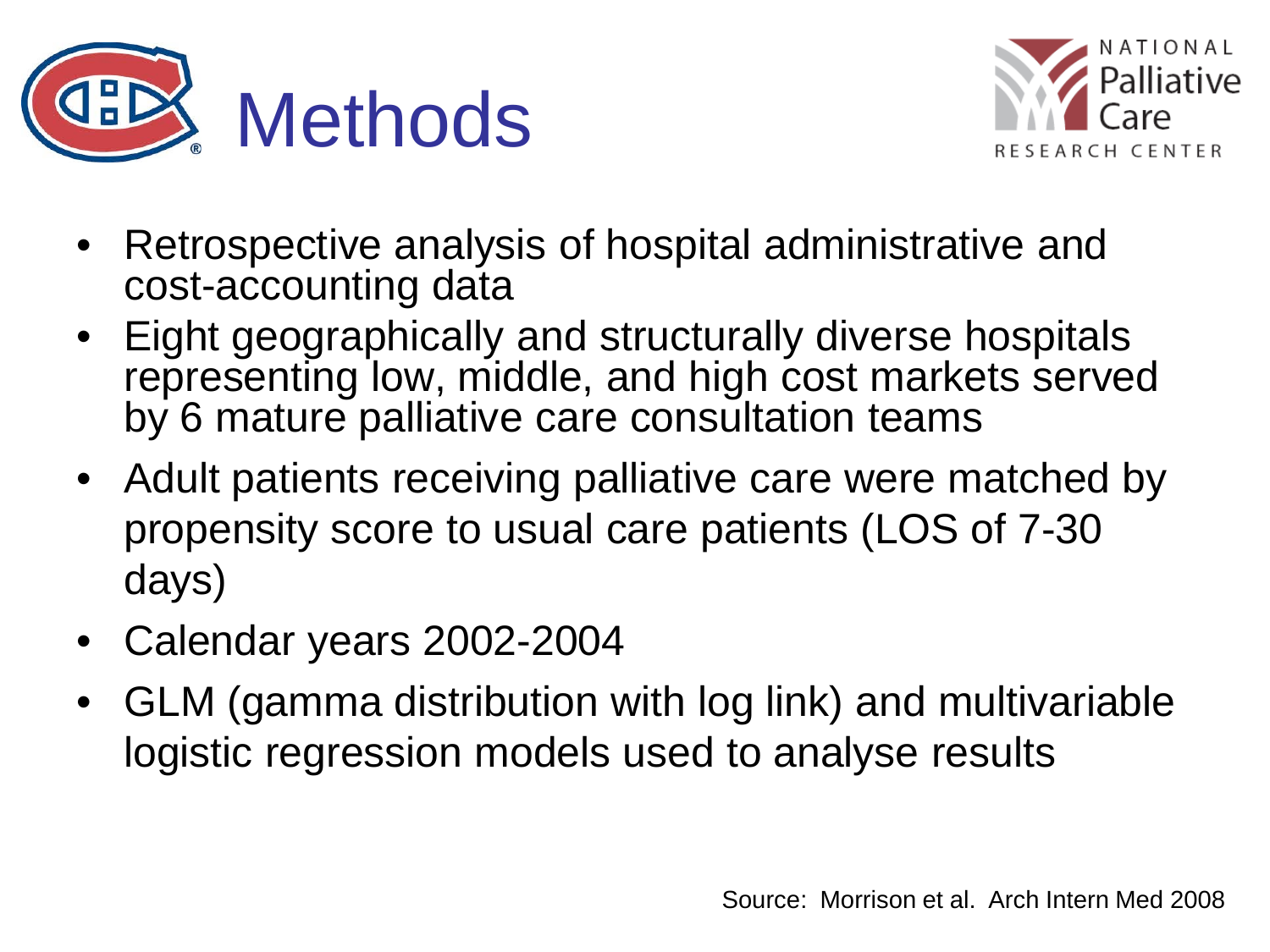



|                                                            | <b>Weighted Value</b>                               |                                                                             | Nonweighted<br>Value |                                                                            |
|------------------------------------------------------------|-----------------------------------------------------|-----------------------------------------------------------------------------|----------------------|----------------------------------------------------------------------------|
| Vartable                                                   | <b>Usual Care</b><br><b>Patients</b><br>$(n-18427)$ | <b>Matched</b><br><b>Palliative Care</b><br><b>Patients</b><br>$(n - 2630)$ | p<br>Value           | <b>Unmatched</b><br><b>Palliative Care</b><br><b>Patients</b><br>$(n-306)$ |
| Age, mean (range), y                                       | 68.07 (18-106)                                      | 68.2 (18-104)                                                               | .78                  | 71.2 (18-99)                                                               |
| <b>Men. %</b><br>Married, %                                | 41.8<br>42.0                                        | 41.19<br>41.7                                                               | .90<br>.52           | 47.1<br>41.3                                                               |
| Insurance, %                                               |                                                     |                                                                             |                      |                                                                            |
| Medicare<br>Medicald                                       | 69.4<br>9.7                                         | 69.4<br>11.2                                                                |                      | 73.9<br>7.8                                                                |
| Managed care                                               | 16.4                                                | 15.7                                                                        | 21                   | 14.2                                                                       |
| Indemnity plan<br><b>Other</b>                             | 32<br>1.4                                           | 2.4<br>1.3                                                                  |                      | 1.0<br>3.2                                                                 |
| Principal diagnosis, %                                     |                                                     |                                                                             |                      |                                                                            |
| Cancer                                                     | 28.4                                                | 28.9                                                                        |                      | 36.8                                                                       |
| <b>Intection</b><br>Cardiovascular                         | 4.4<br>18.9                                         | 4.3<br>18.6                                                                 |                      | 3.3<br>17.8                                                                |
| Pulmonary                                                  | 15.8                                                | 15.4                                                                        | .90                  | 16.8                                                                       |
| GastroIntestInal                                           | 6.7                                                 | 7.2                                                                         |                      | 6.2                                                                        |
| Genitourinary                                              | 4.4                                                 | 3.8                                                                         |                      | 4.1                                                                        |
| <b>Other</b>                                               | 21.4                                                | 21.9                                                                        |                      | 15.2                                                                       |
| Comorbidities, mean (range), No.<br>Physician specialty, % | $2.6(0-10)$                                         | $2.6(0-11)$                                                                 | .86                  | $3.0(0-9)$                                                                 |
| Internal medicine                                          | 69.4                                                | 67.0                                                                        |                      | 74.2                                                                       |
| <b>Oncology</b>                                            | 12.7                                                | 14.9                                                                        | .96                  | 13.9                                                                       |
| Surgery                                                    | 12.7                                                | 12.9                                                                        |                      | 7.7                                                                        |
| <b>Other</b>                                               | 5.2                                                 | 5.2                                                                         |                      | 4.3                                                                        |
| Admitted to ICU, %<br>Discharge destination, %             | 38.6                                                | 37.5                                                                        | 43                   | 50.3                                                                       |
| Home                                                       | 67.4                                                | 56.3                                                                        |                      | 58.2                                                                       |
| Nursing home<br><b>Other</b>                               | 26.7<br>6.9                                         | 38.1<br>5.6                                                                 | < 001                | 37.5<br>4.3                                                                |
| Hospital, % <sup>2</sup>                                   |                                                     |                                                                             |                      |                                                                            |
| <b>Hospital A</b>                                          | 12.6                                                | 12.6                                                                        |                      | 3.4                                                                        |
| <b>Hospital B</b>                                          | 6.8                                                 | 6.8                                                                         |                      | 1.7                                                                        |
| <b>Hospital C</b>                                          | 13.0                                                | 13.0                                                                        |                      | 5.3                                                                        |
| Hospital D                                                 | 14.3<br>18.2                                        | 14.3<br>18.3                                                                | .99                  | 85.6<br>1.3                                                                |
| <b>Hospital E</b><br><b>Hospital F</b>                     | 9.3                                                 | 9.3                                                                         |                      | 1.4                                                                        |
| <b>Hospital G</b>                                          | 2.3                                                 | 2.3                                                                         |                      | 0.7                                                                        |
| <b>Hospital H</b>                                          | 23.5                                                | 23.5                                                                        |                      | 0.5                                                                        |
| Days receiving palliative care, mean (range)               | <b>NA</b>                                           | $6.5(1-29)$                                                                 | <b>NA</b>            | $7.2(1 - 28)$                                                              |

Abbreviations: ICU, intensive care unit; NA, not applicable.<br><sup>a</sup>For a description of hospitals, see Table 1 footnote.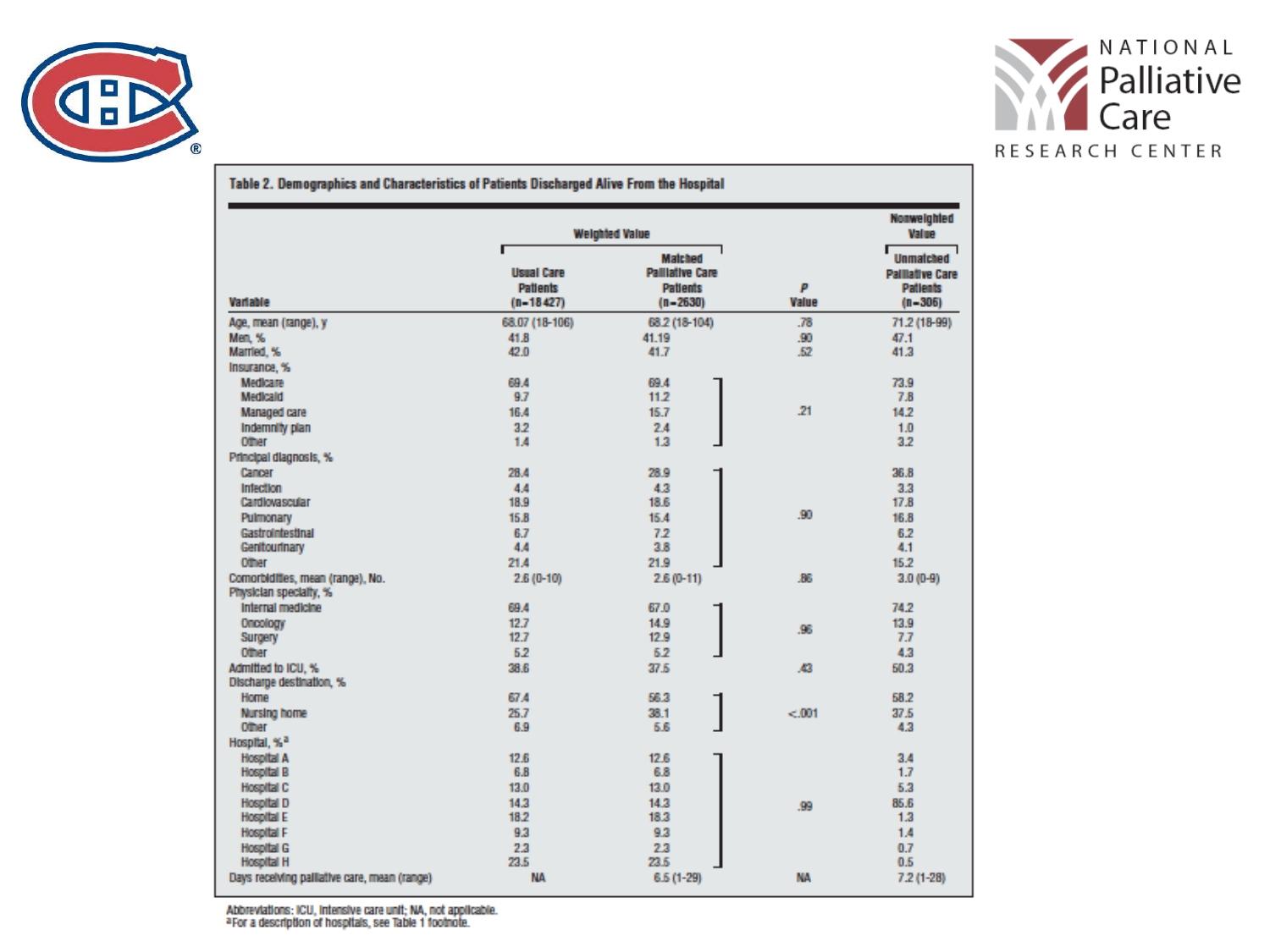



|                      | <b>Live Discharges</b>            |                                   |                                      | <b>Hospital Deaths</b>              |                           |                          |
|----------------------|-----------------------------------|-----------------------------------|--------------------------------------|-------------------------------------|---------------------------|--------------------------|
| Costs                | <b>Usual</b><br>Care              | <b>Palliative</b><br>Care         |                                      | <b>Usual</b><br>Care                | <b>Palliative</b><br>Care |                          |
| Per Day              | $\boldsymbol{\mathcal{S}}$<br>830 | $\boldsymbol{\mathcal{S}}$<br>666 | $\boldsymbol{\mathcal{S}}$<br>$174*$ | $\mathfrak{S}$<br>1,484             | \$1,110                   | $\mathfrak{F}$<br>$374*$ |
| <b>Per Admission</b> | \$11,140                          | $\mathbb{S}$<br>9,445             | $$1,696**$                           | \$22,674                            | \$17,765                  | $$4,908**$               |
| Laboratory           | \$<br>1,227                       | $\mathfrak{S}$<br>803             | $\mathfrak{L}$<br>$424*$             | \$2,765                             | $\mathbb{S}$<br>1,838     | $\mathfrak{L}$<br>926*   |
| ICU                  | 7,096<br>$\mathfrak{L}$           | $\mathbb{S}$<br>1,917             | $$5,178$ *                           | \$14,542                            | \$7,929                   | $$7,776*$                |
| Pharmacy             | \$<br>2,190                       | \$2,001                           | $\boldsymbol{\mathcal{S}}$<br>190    | $\mathfrak{F}$<br>5,625             | $\mathfrak{F}$<br>4,081   | $$1,544***$              |
| Imaging              | \$<br>890                         | $\boldsymbol{\mathcal{S}}$<br>949 | $($58)***$                           | $\boldsymbol{\mathcal{S}}$<br>1,673 | $\mathfrak{F}$<br>1,540   | $\mathfrak{L}$<br>133    |
| Died in ICU          | X                                 | X                                 | X                                    | 18%                                 | 4%                        | $14\%$ *                 |

Morrison RS et al. *Arch Intern Med* 2008; 168:1783

\*P<.001 \*\*P<.01 \*\*\*P<.05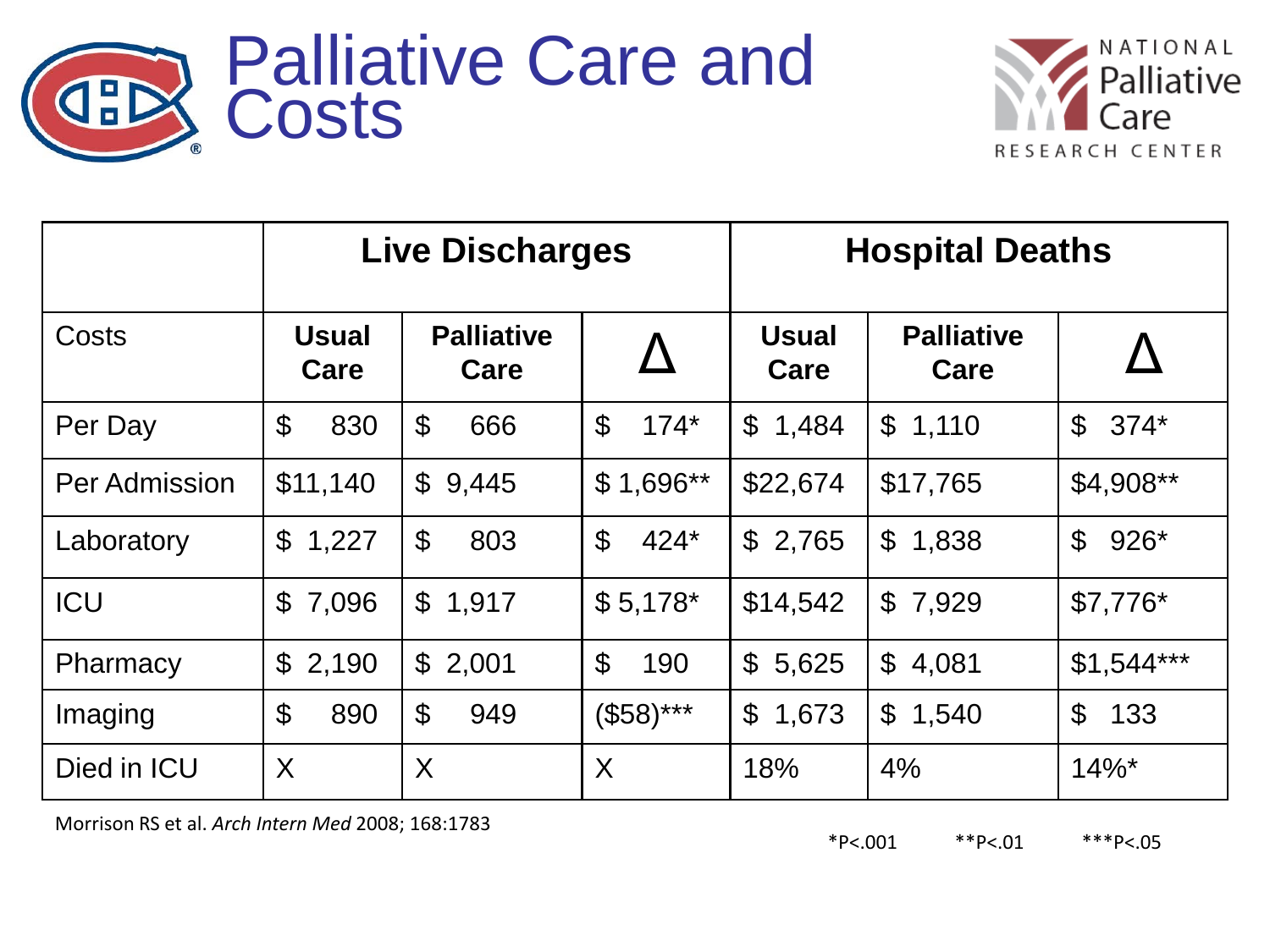

# Mean Direct Costs Per Day For Patients Who Died in **Hospital**



**Usual care PC consult day 7 PC consult day 10 PC consult day 15**



Source: Morrison et al. Arch Intern Med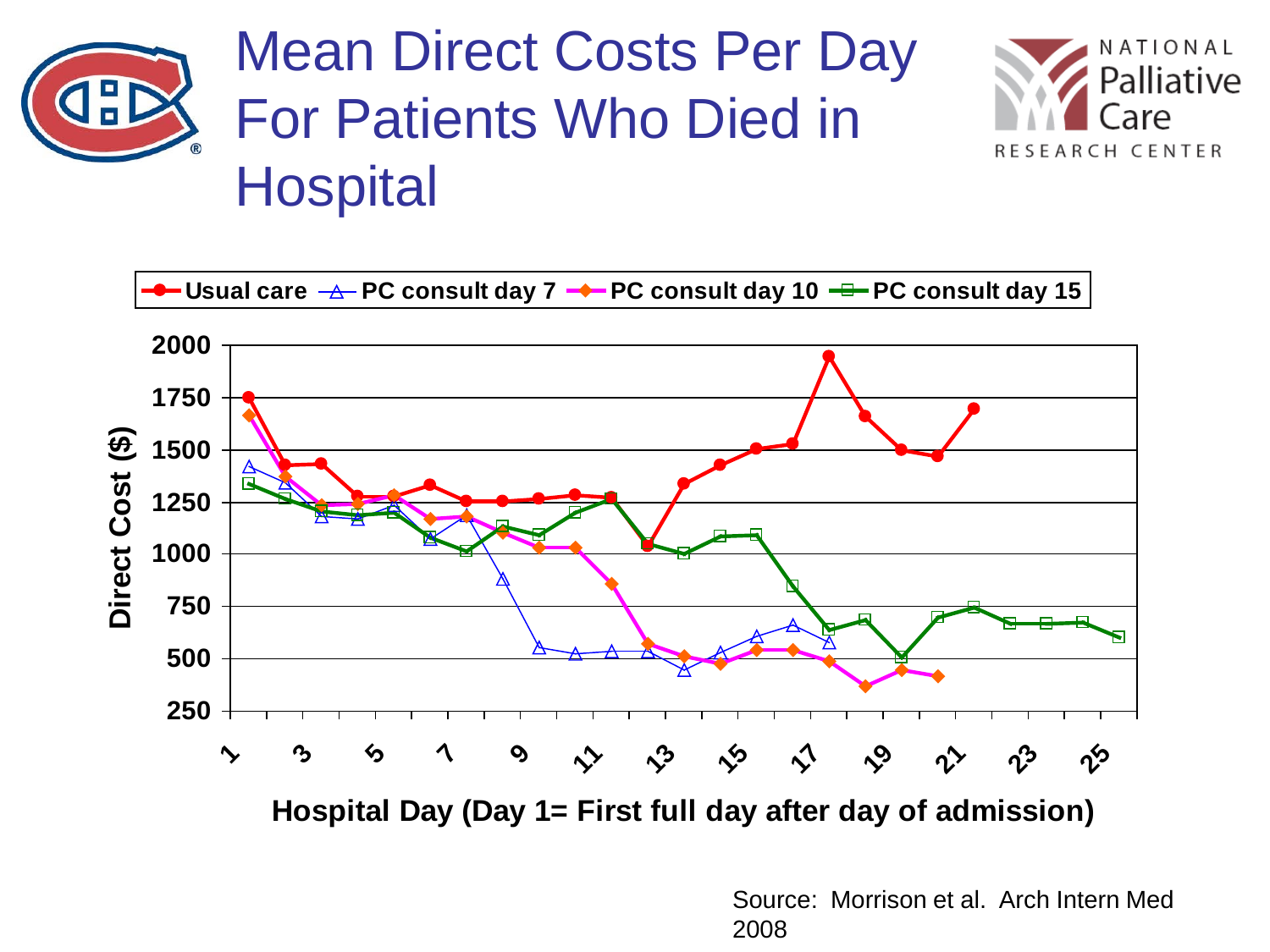



- CAPC-PCLC Study provides national benchmarks
	- 8 diverse hospitals throughout the US
	- Palliative care consultations teams that operationalize CAPC curriculum and follow NQF guidelines
		- Generalizable uniform intervention
	- Sophisticated statistical and economic analyses with adequate power to control for confounding variables
	- Not intended to be replicated at individual programs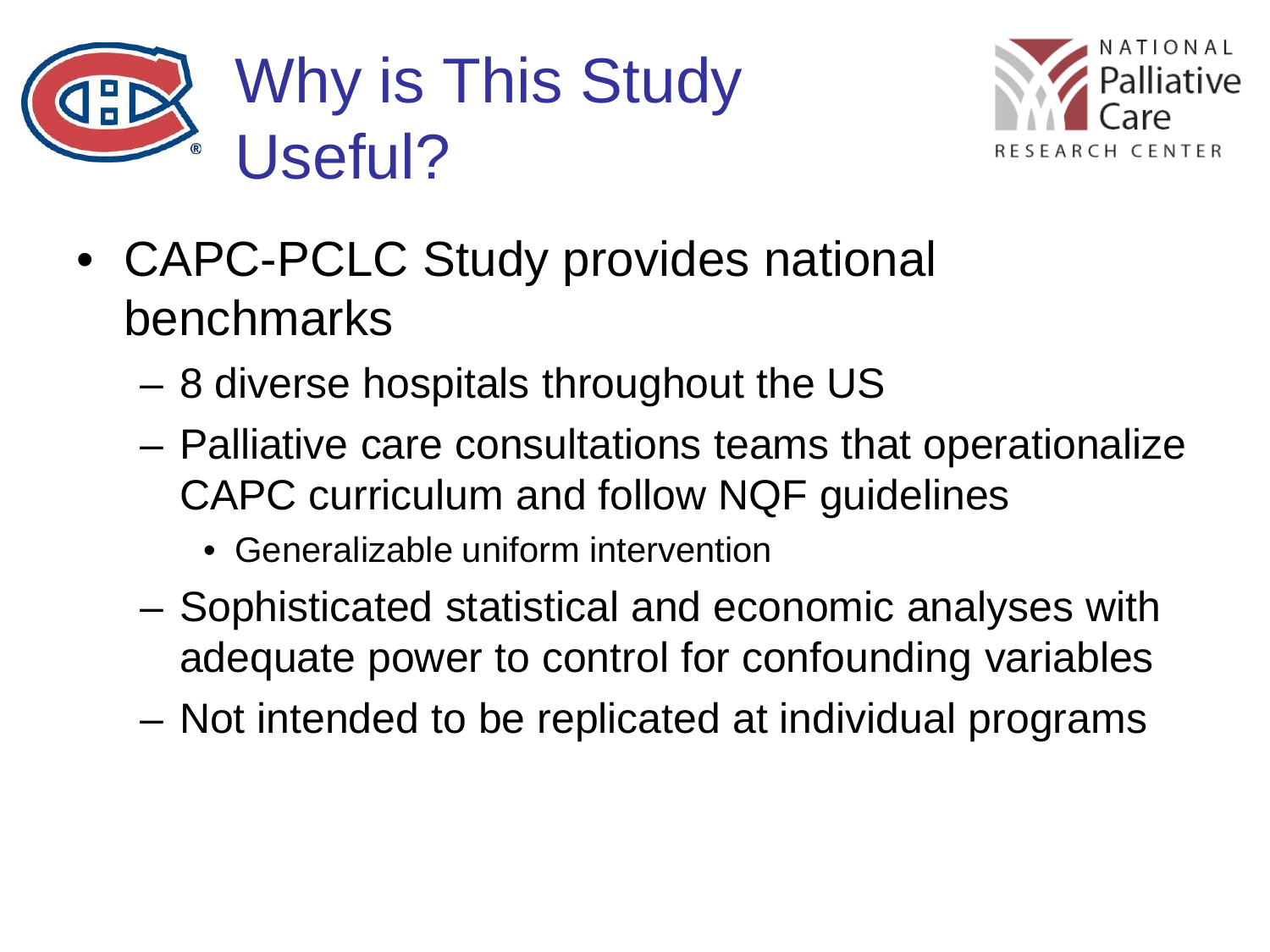



- Provides programs with the ability to do cost projections pre and post consultation using individual institutional data
	- Calculators available at [www.capc.org](http://www.capc.org/)
	- Estimate savings based on volume, average los before and after consultation, percentage of patients discharged alive, costs
- Use national data to reinforce and contextualize findings of local institutions



Source: Morrison et al. Arch Intern Med 2008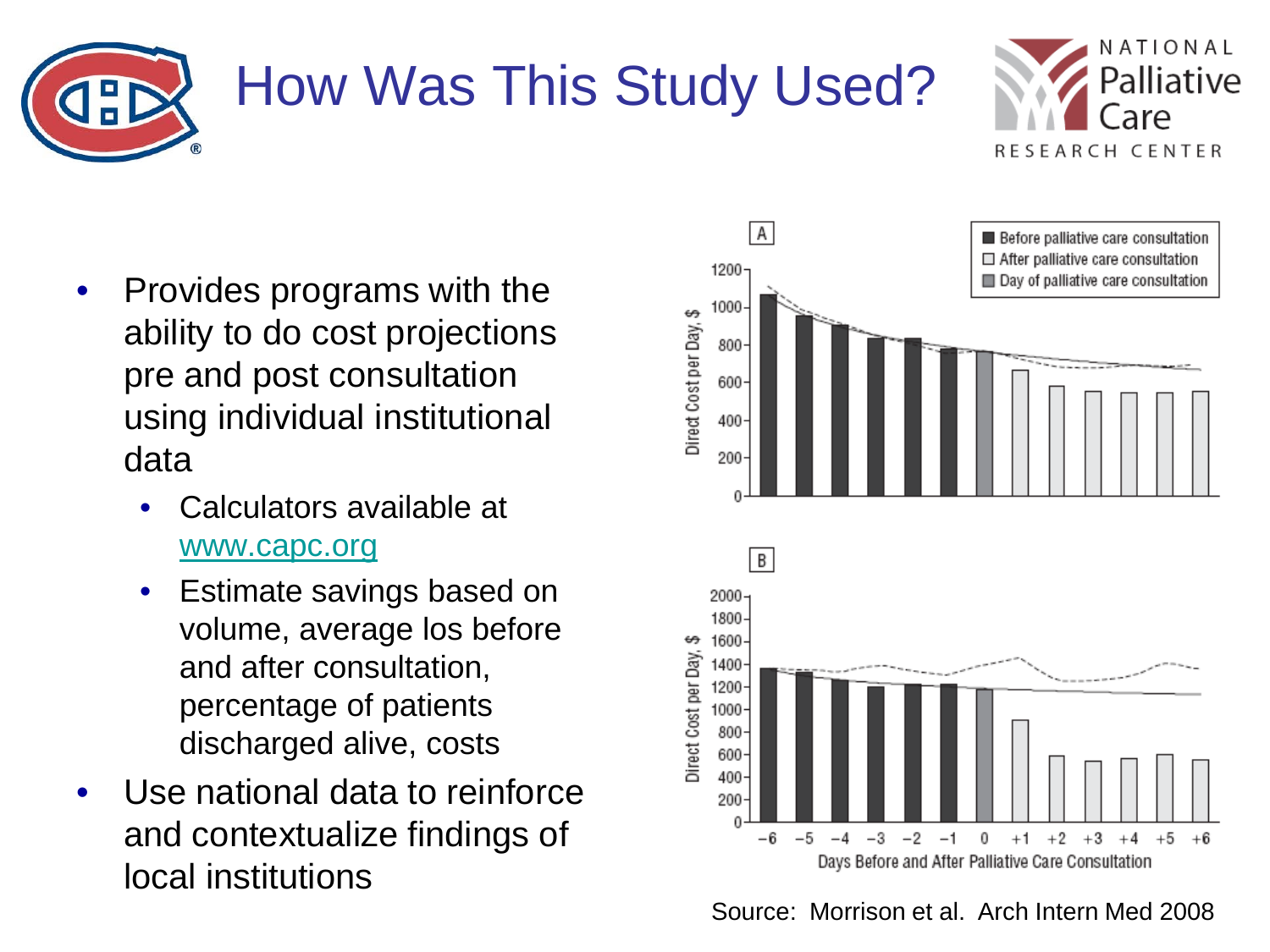



- Compared to usual care, palliative care consultation results in significant cost savings
	- \$174/day or \$1696/admission for patients discharged alive
	- \$374/day or \$4,908/admission for patients who die in hospital
- Comparing costs/day for 48 hours before and after consultation, palliative care consultation resulted in significant cost reductions
	- \$238/day for patients discharged alive
	- \$574/day for patients who die in hospital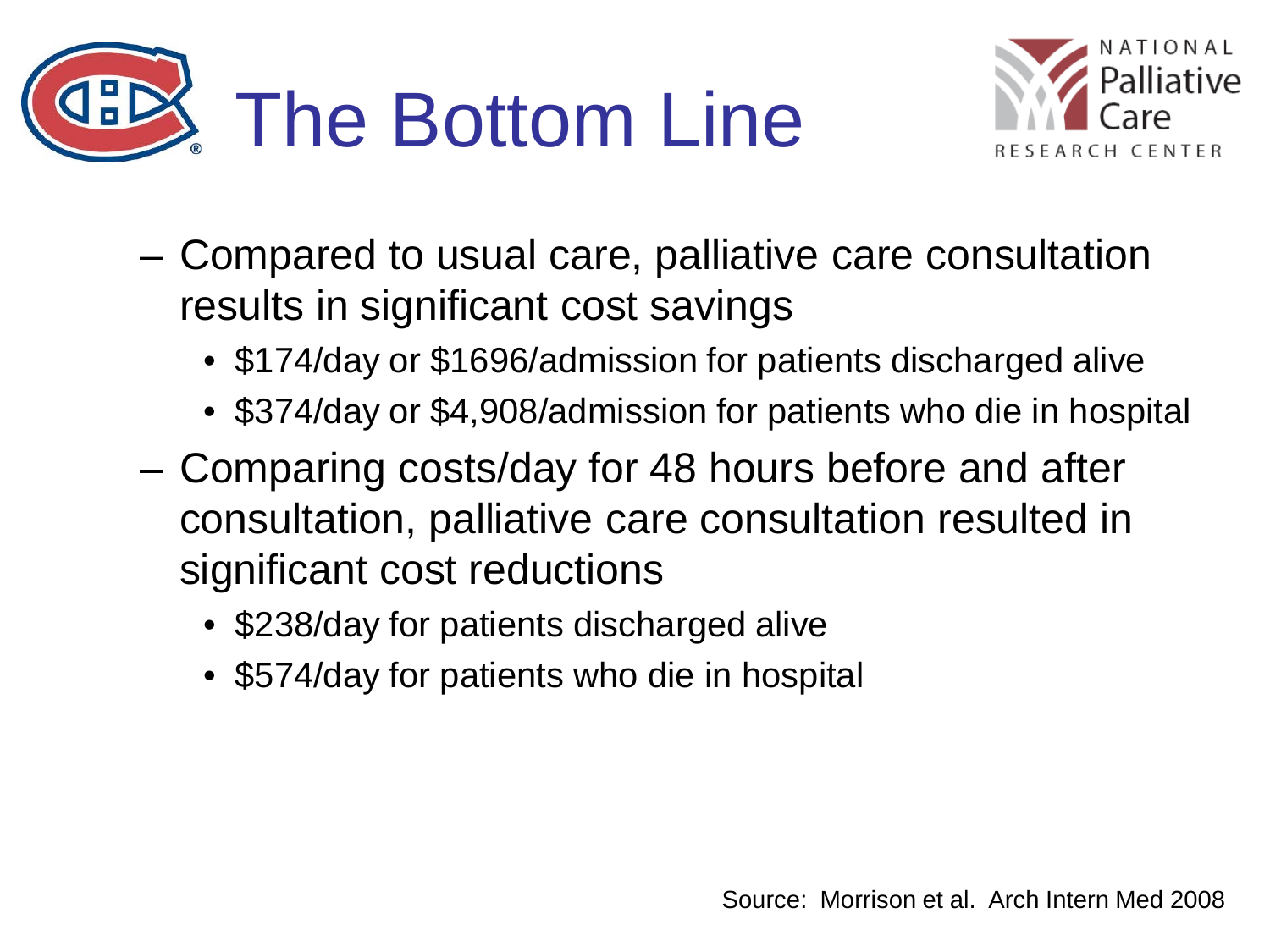



- Palliative care excluded from ACA
- Increasing focus on dual eligibles
- State budgetary crisis and increased costshift to states with ACA
- Is there a way to refocus need for palliative care in hospitals through state governments?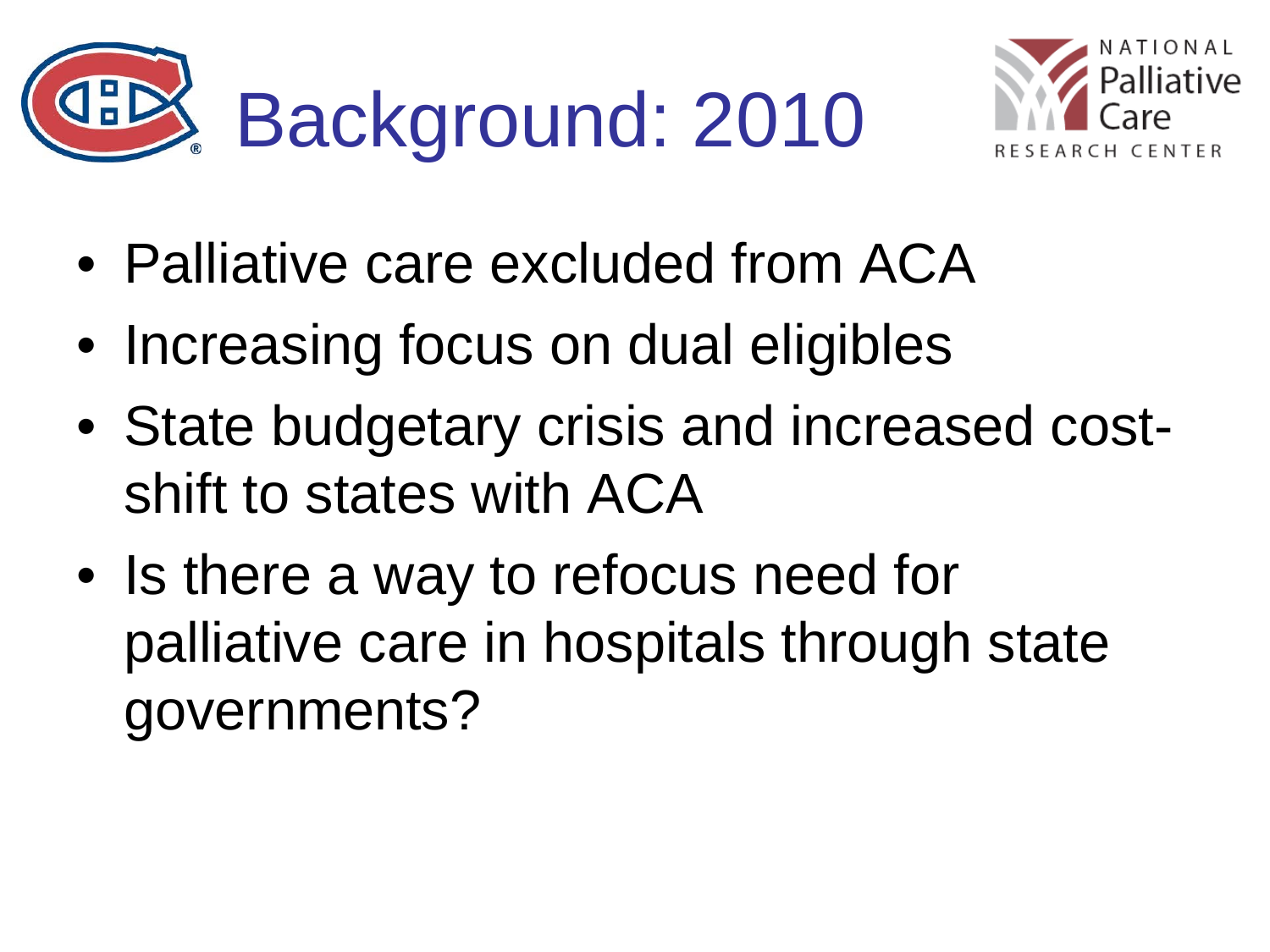



### THE CARE SPAN

By R. Sean Morrison, Jessica Dietrich, Susan Ladwig, Timothy Quill, Joseph Sacco, John Tangeman, and Diane E. Meier

DOI: 10.1377/hlthaff.2010.0929 **HEALTH AFFAIRS 30.** NO. 3 (2011): 454-463 02011 Project HOPE-The People-to-People Health Foundation, Inc.

### THE CARE SPAN

### **Palliative Care Consultation Teams Cut Hospital Costs For Medicaid Beneficiaries**

## **Health Affairs**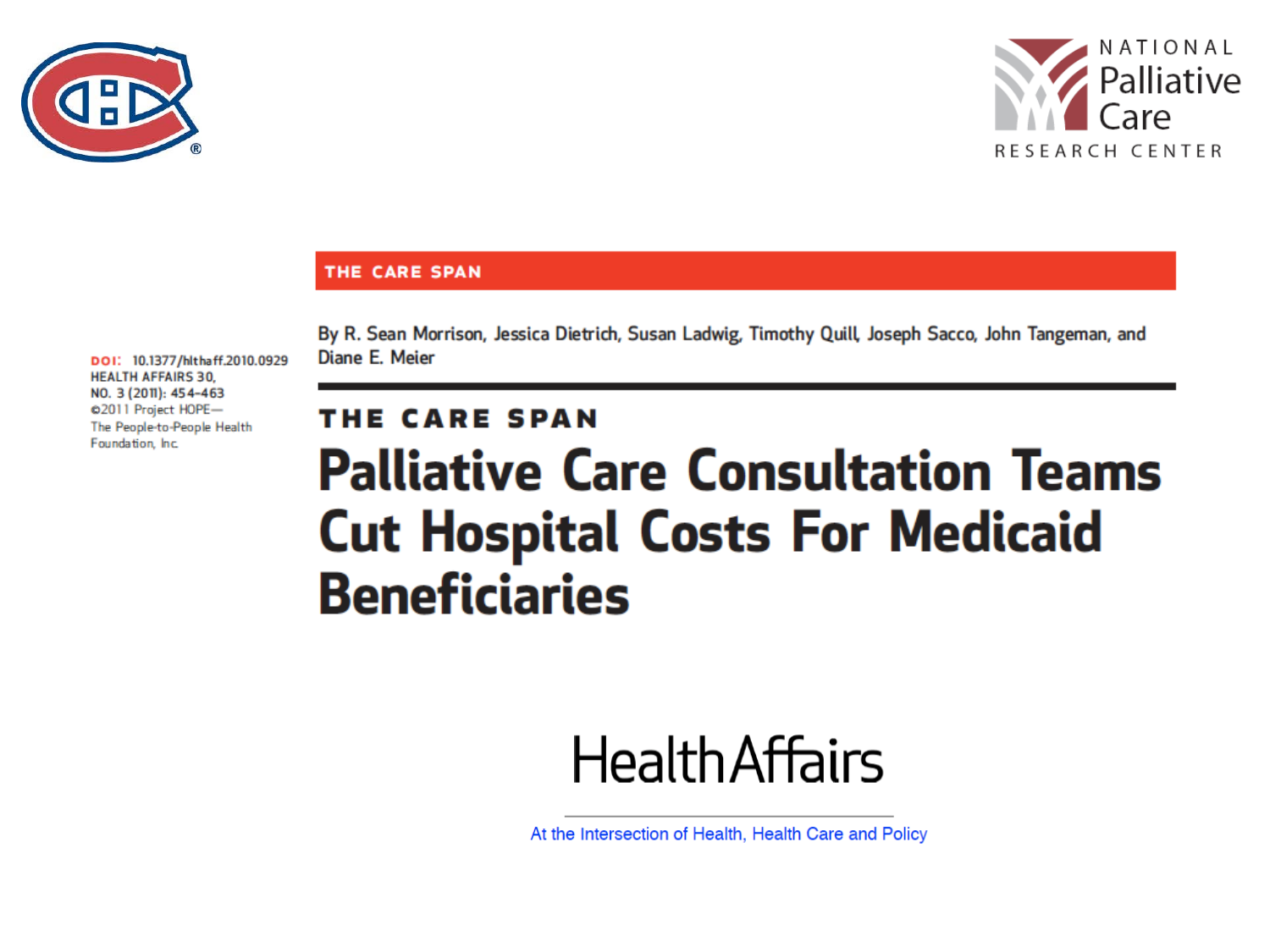



- Retrospective analysis of hospital administrative and cost-accounting data
- Sites: Four structurally diverse urban New York State hospitals in one large and two mid-size cities served by mature palliative care consultation teams
- Adult Medicaid beneficiaries with advanced illness receiving palliative care were matched by propensity score to usual care patients
- Calendar years 2004-2007
- GLM and multivariable logistic regression models used to analyse results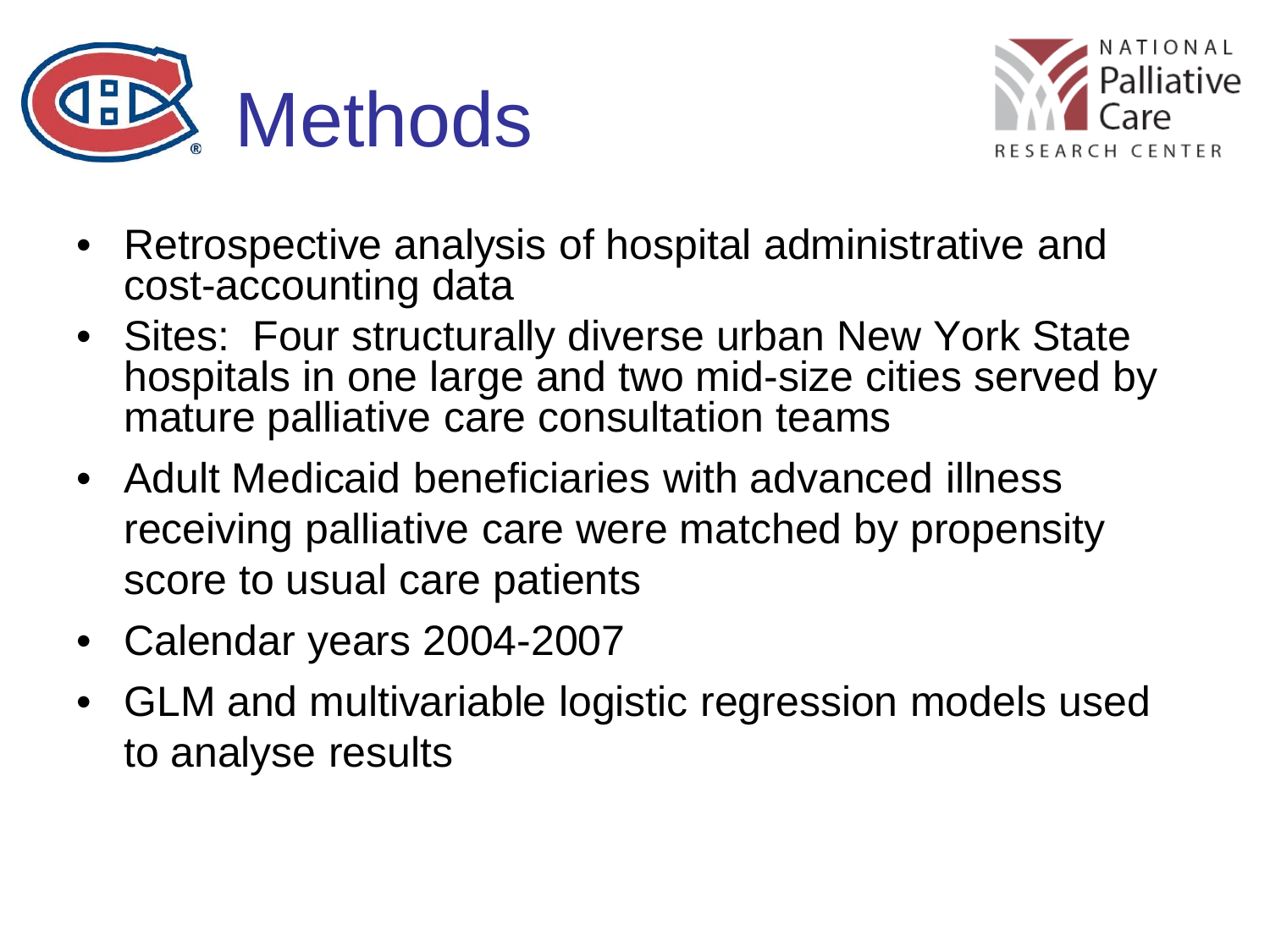

## Palliative Care and Cost Outcomes For Medicaid



|                | <b>Live Discharges</b> |                           |                          | <b>Hospital Deaths</b> |                           |                        |
|----------------|------------------------|---------------------------|--------------------------|------------------------|---------------------------|------------------------|
| Costs          | <b>Usual</b><br>Care   | <b>Palliative</b><br>Care |                          | <b>Usual</b><br>Care   | <b>Palliative</b><br>Care |                        |
| Per Admission  | \$36,741               | \$32,643                  | $-$4,098*$               | \$68,804               | \$61,241                  | $-$7,563*$             |
| Per Day        | \$2,744                | \$2,254                   | $-$ \$490‡               | \$3,503                | \$3,187                   | $-$ \$316 <sup>†</sup> |
| ICU            | \$6,452                | \$3,774                   | $-$ \$2,678 <sup>‡</sup> | \$29,706               | \$28,420                  | $-$ \$2,641            |
| Days in ICU    | 5.8                    | 5.3                       | $-0.5$                   | 13.8                   | 10.2                      | $-3.6*$                |
| % Died in ICU  | N/A                    | N/A                       | N/A                      | 58%                    | 34%                       | $-24\%$ *              |
| D/C to hospice | 1%                     | 30%                       | $29\%$ <sup>‡</sup>      | N/A                    | N/A                       | N/A                    |

**\*P<.05, † P<.01 ‡P<.001. N/A = not applicable**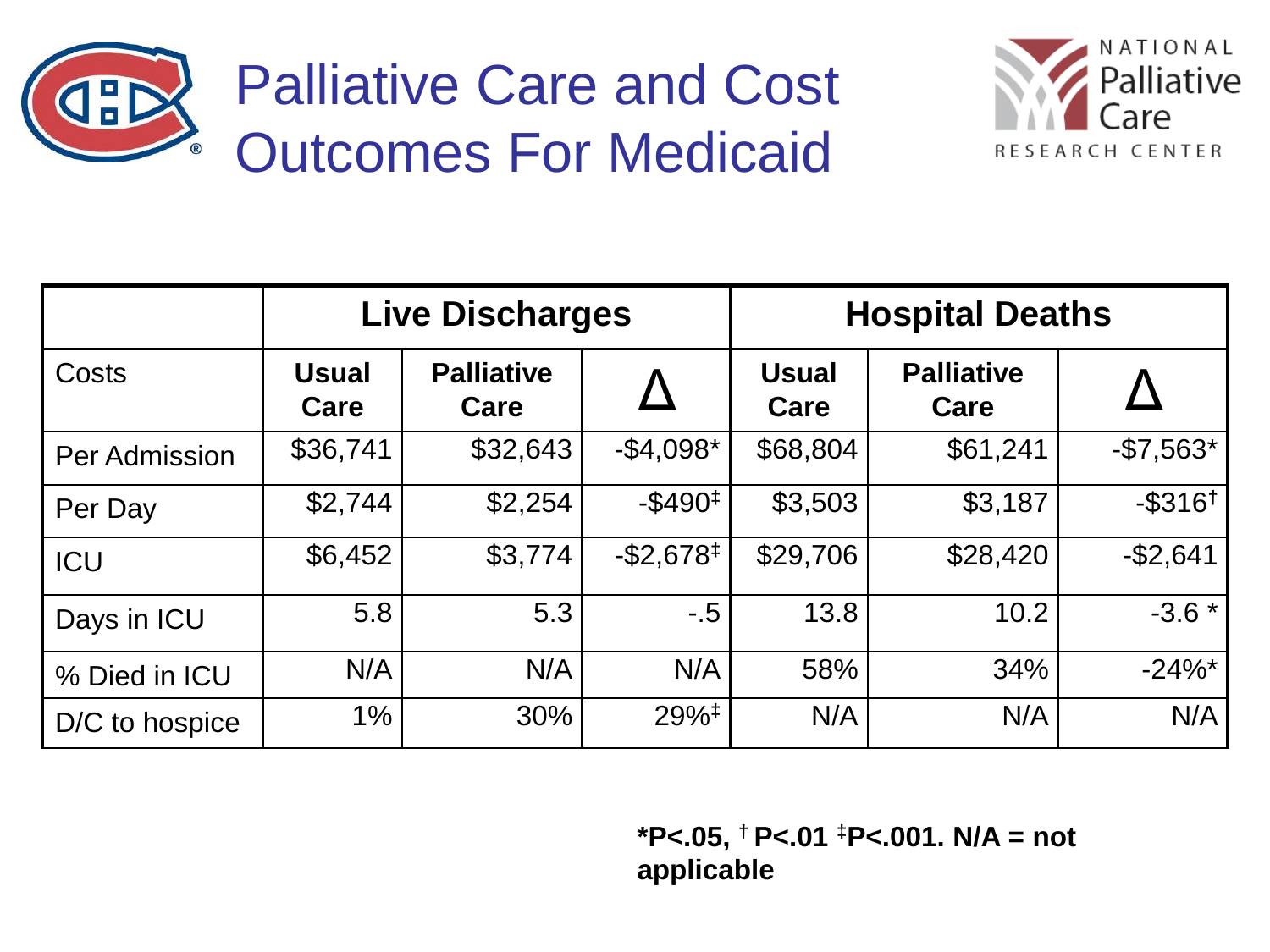



|                                                                              | <b>Usual Care</b>                               | <b>Pal Care</b>                                 | P   | <b>Unmatched</b>               |
|------------------------------------------------------------------------------|-------------------------------------------------|-------------------------------------------------|-----|--------------------------------|
| Age                                                                          | 52.5 (18-90)                                    | 52.5 (19-89)                                    | .94 | 53 (49-62)                     |
| Men                                                                          | 47.4%                                           | 49.8%                                           | .61 | 66.7%                          |
| <b>Married</b>                                                               | 15.4%                                           | 14.1%                                           | .37 | 16.7%                          |
| White<br>AA<br>Hispanic<br>Other                                             | 14.9%<br>44.2%<br>33.7%<br>7.2%                 | 14.5%<br>47.6%<br>31.0%<br>6.9%                 | .90 | 16.6%<br>50%<br>16.7%<br>16.7% |
| Cancer<br><b>AIDS</b><br><b>CHF</b><br><b>COPD</b><br>Liver Dx<br><b>ICU</b> | 60.3%<br>1.9%<br>13.4%<br>1.9%<br>16.7%<br>5.7% | 57.6%<br>2.1%<br>12.4%<br>1.7%<br>19.3%<br>6.9% | .96 |                                |
| Comorbidiites                                                                | $3.2(0-9)$                                      | $3.3(0-8)$                                      | .65 | $2.7(0-5)$                     |
| <b>ICU</b> admit                                                             | 79.8%                                           | 81.3%                                           | .78 | 100%                           |
| <b>LOS</b>                                                                   | $16.9(6-44)$                                    | $17.2(6-44)$                                    | .45 | 40.3 (36-43)                   |
| Days w Palcare                                                               |                                                 | $9.3(1-39)$                                     |     | 34.8 (13-42)                   |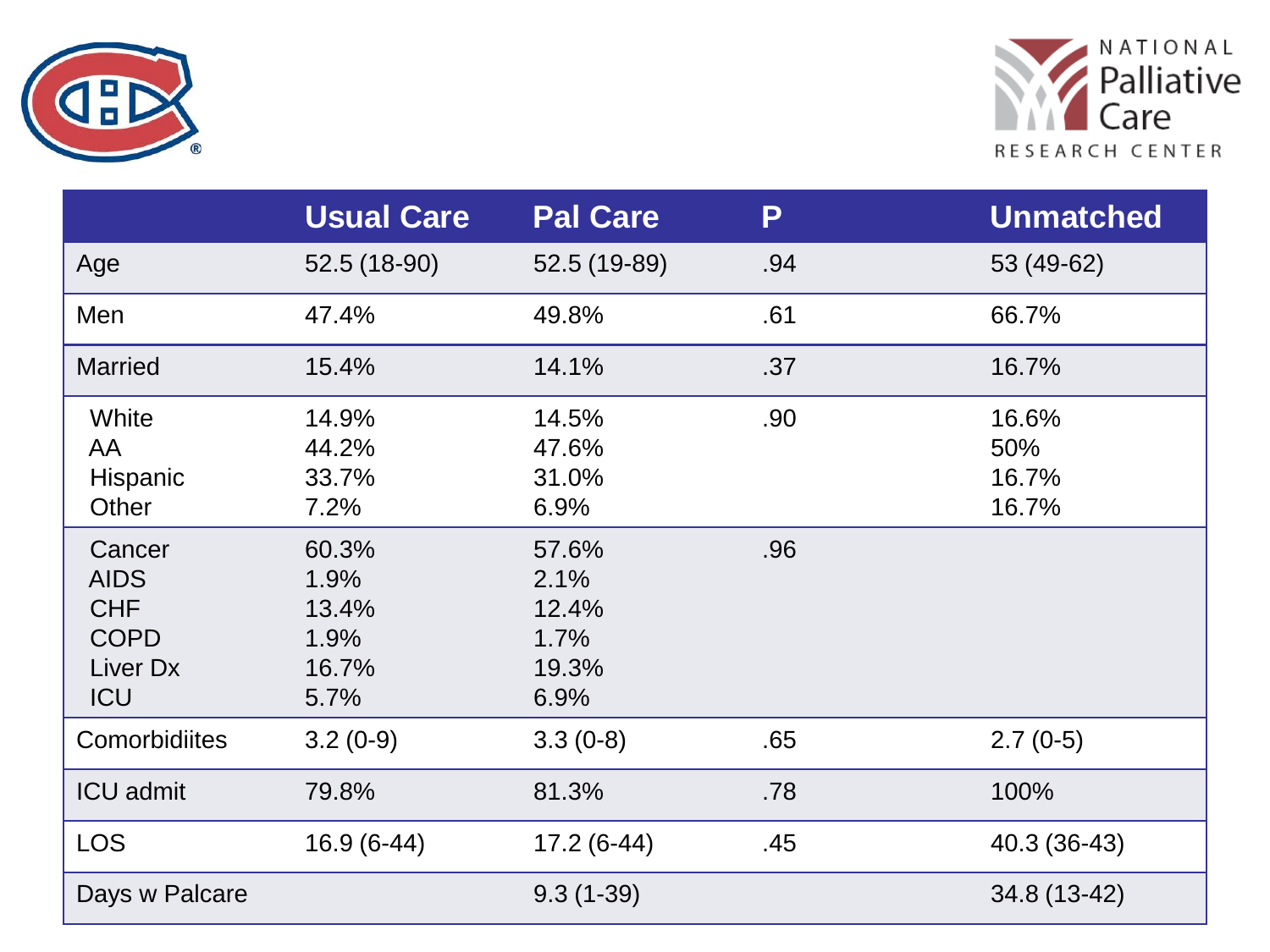



|                                                                              | <b>Usual Care</b>                                | <b>Pal Care</b>                                  | P   | <b>Unmatched</b>                               |
|------------------------------------------------------------------------------|--------------------------------------------------|--------------------------------------------------|-----|------------------------------------------------|
| Age                                                                          | 52.1 (18-79)                                     | 50.5 (20-79)                                     | .15 | 42.9 (23-50)                                   |
| Men                                                                          | 57.4%                                            | 54.6%                                            | .60 | 50.0%                                          |
| <b>Married</b>                                                               | 19.4%                                            | 19.5%                                            | .98 | 50.0%                                          |
| White<br>AA<br>Hispanic<br>Other                                             | 20.4%<br>40.3%<br>36.1%<br>3.1%                  | 17.3%<br>41.1%<br>32.4%<br>9.2%                  | .09 | 25%<br>25%<br>50%<br>$0\%$                     |
| Cancer<br><b>AIDS</b><br><b>CHF</b><br><b>COPD</b><br>Liver Dx<br><b>ICU</b> | 25.8%<br>5.8%<br>13.7%<br>1.1%<br>30.0%<br>23.7% | 24.9%<br>4.3%<br>18.4%<br>0.5%<br>29.2%<br>22.7% | .84 | 50%<br>$0\%$<br>$0\%$<br>$0\%$<br>50%<br>$0\%$ |
| Comorbidiites                                                                | $3.2(0-8)$                                       | $3.4(0-8)$                                       | .98 | 2.5(0.7)                                       |
| <b>ICU</b> admit                                                             | 98.8%                                            | 97.9%                                            | .56 | 100%                                           |
| <b>LOS</b>                                                                   | $20.1(6-44)$                                     | $19.3(6-44)$                                     | .45 | 22.5 (11-34)                                   |
| Days w Palcare                                                               |                                                  | $8.4(1-39)$                                      |     | $11.25(1-23)$                                  |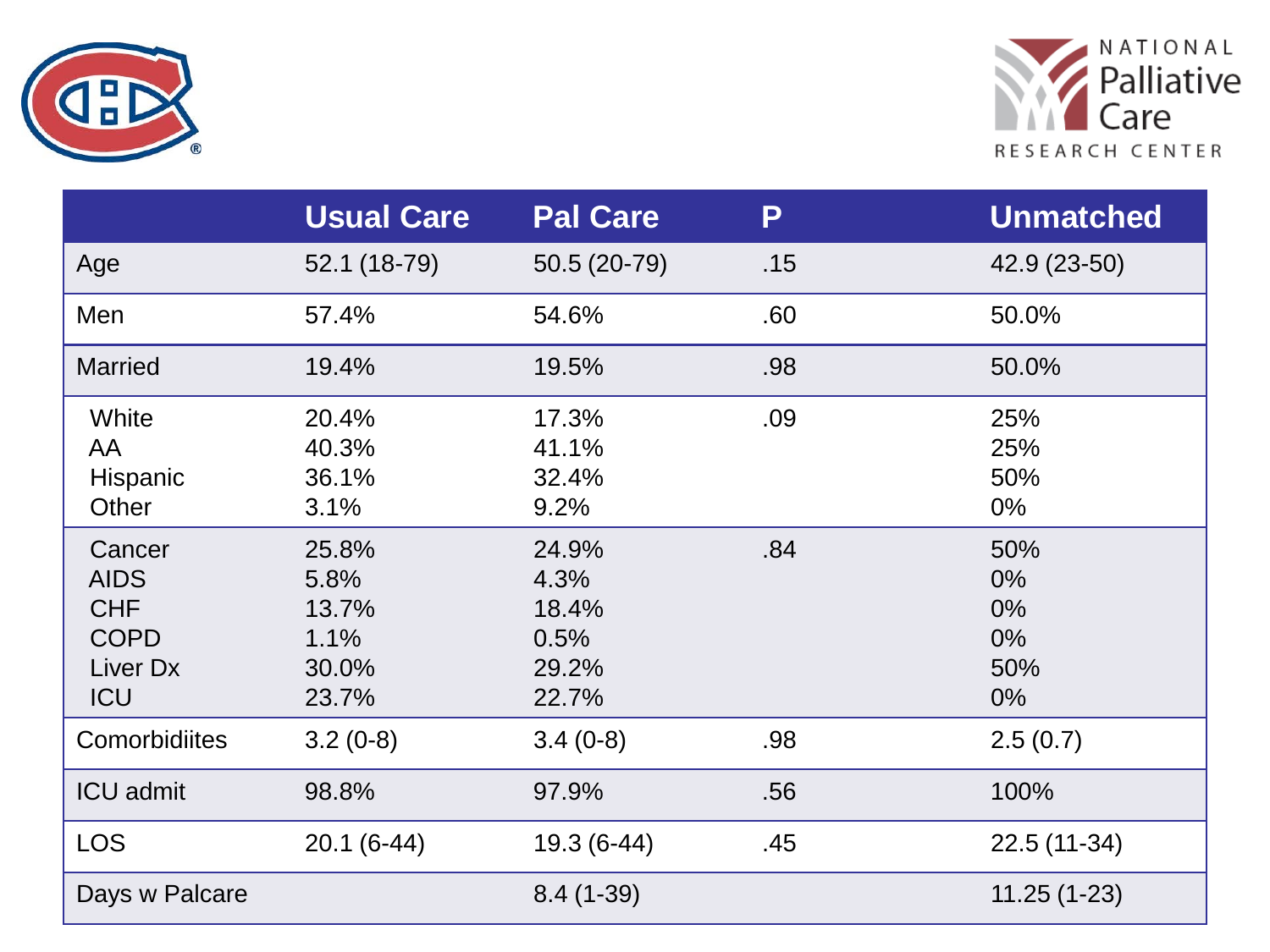

Cost Per Day, Before And After Palliative Care Consultation, For Patients Discharged Alive





**Morrison R S et al. Health Aff 2011;30:454-463**

©2011 by Project HOPE - The People-to-People Health Foundation, Inc.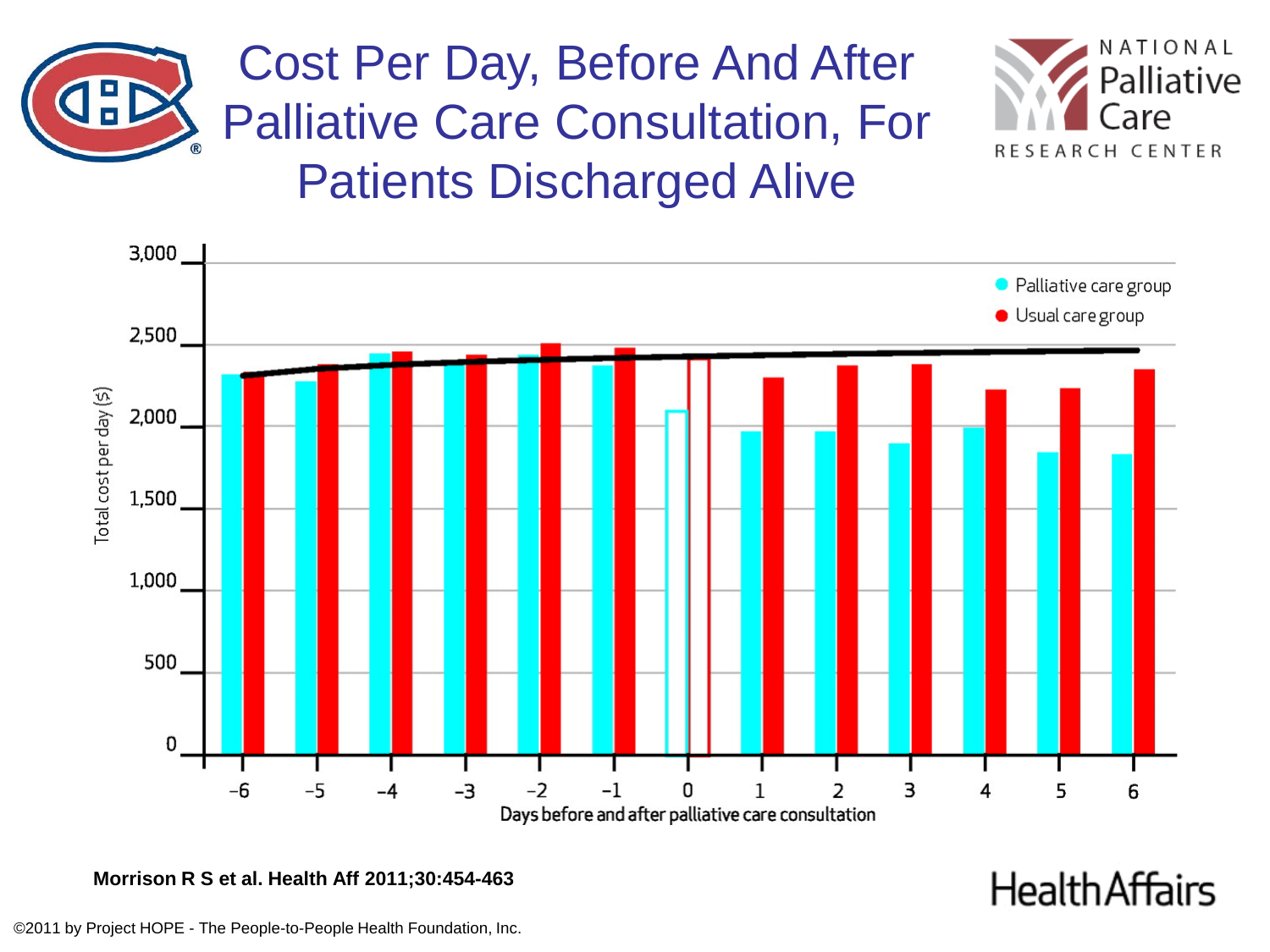

### Cost Per Day, Before And After Palliative Care Consultation, For Patients Who Died



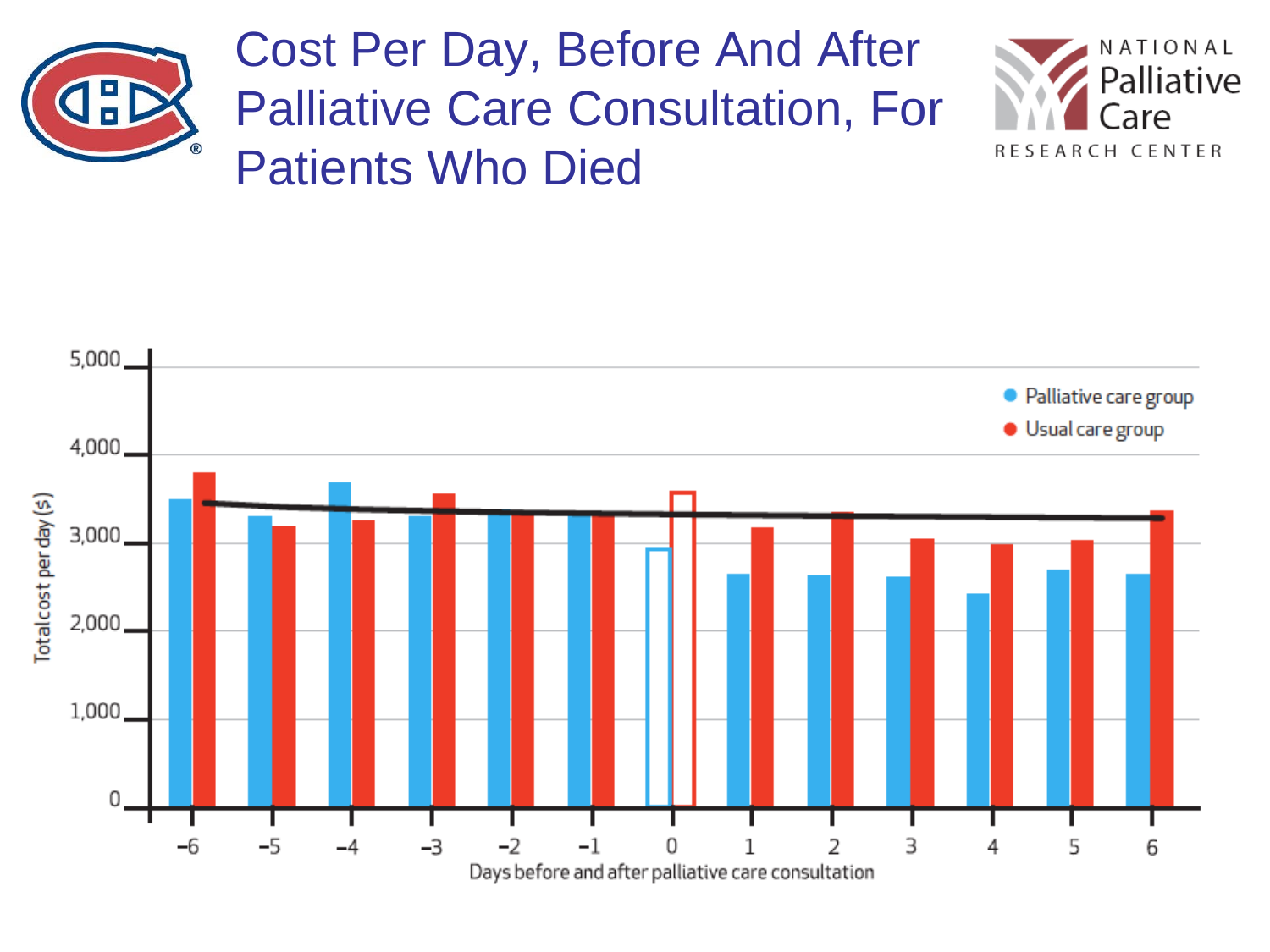





- Hospital costs among Medicaid beneficiaries were significantly lower when they had consultations with the palliative care team
- Palliative care team consultations may reduce expenditures, while helping to ensure care consistent with patient wishes, for hospitalized Medicaid beneficiaries.
- New payment mechanisms aimed at improving quality and efficiency would benefit from inclusion of palliative care teams.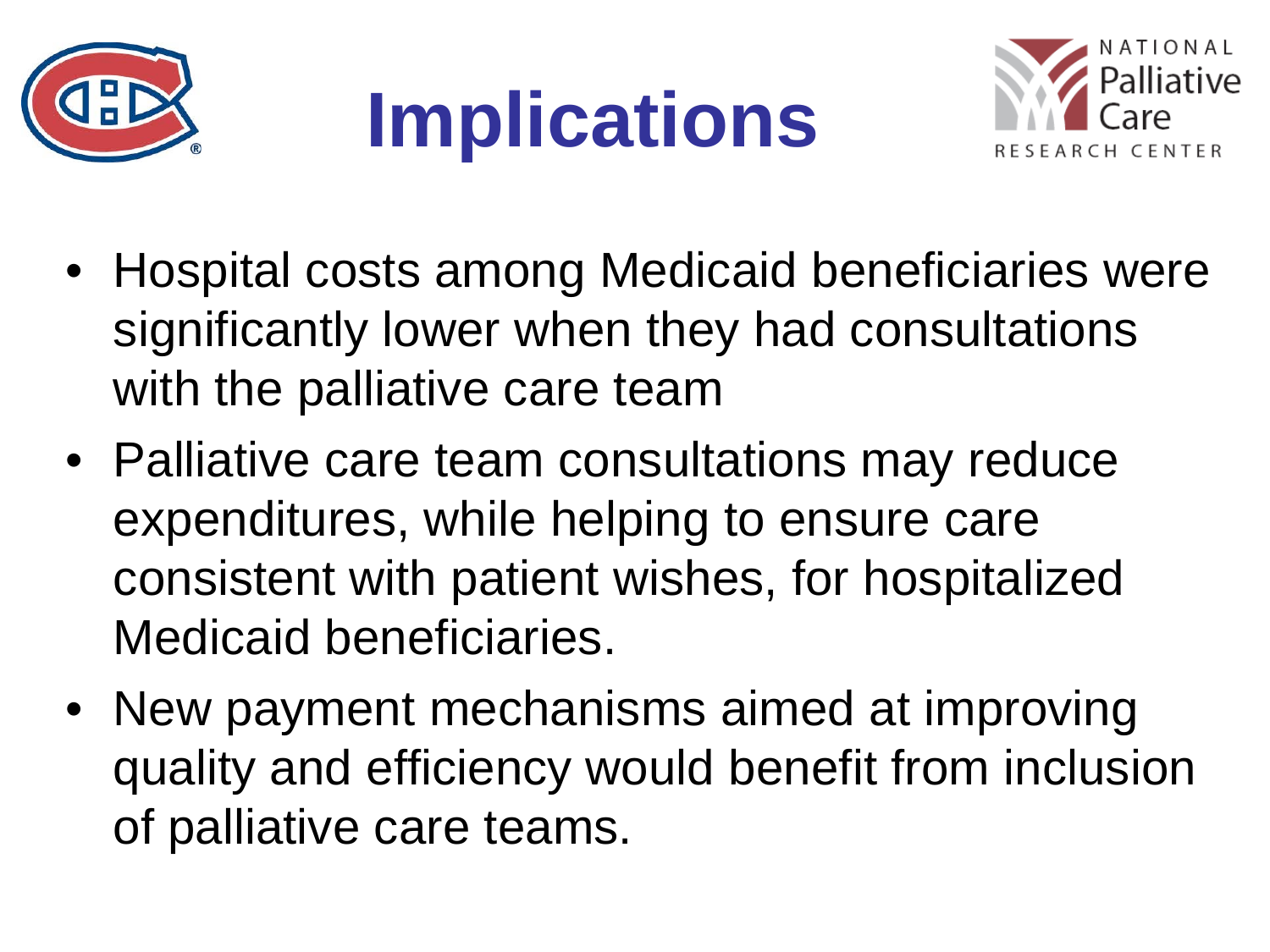



- Provides data for state advocates of palliative care
- Used to support case for new NYS law mandating access to palliative care for all institutions receiving Medicaid funding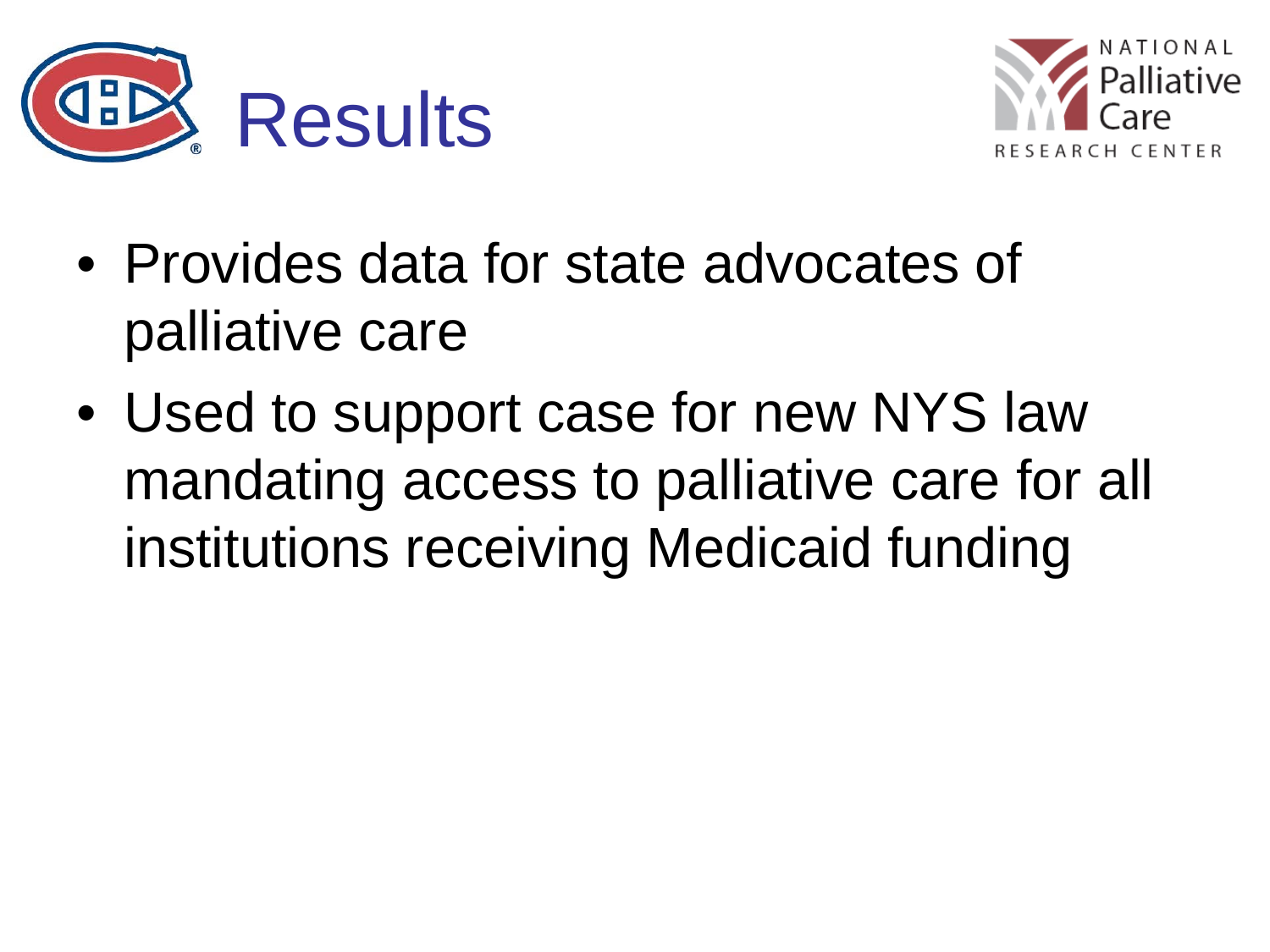



- Hypothesis:
	- Palliative care can improve value across the care continuum
- Partners
	- New York:
		- Center to Advance Palliative Care, National Palliative Care Research Center
	- Colorado
		- Center for Improving Value in Health Care, UC Denver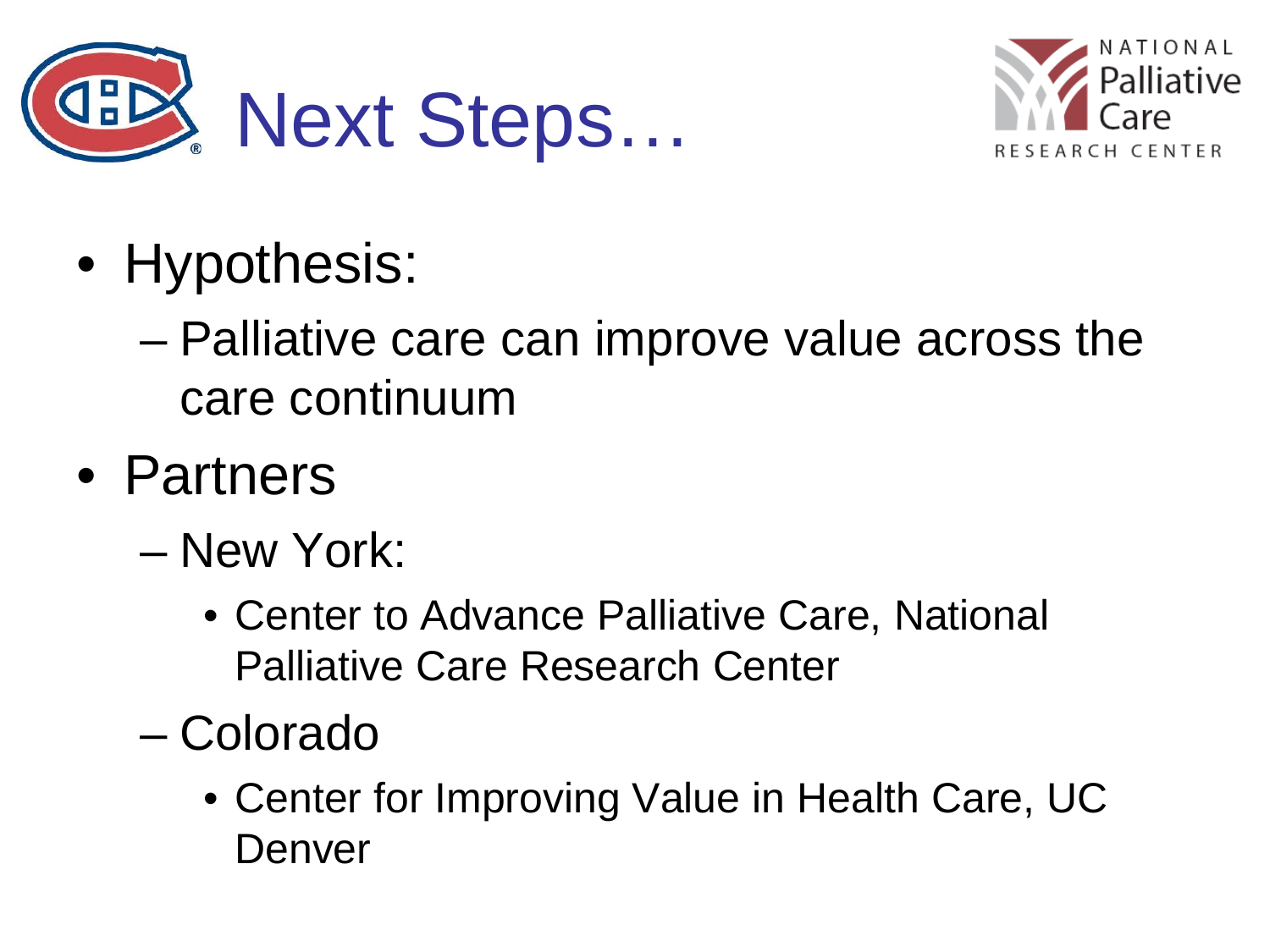



- Subjects
	- Medicaid beneficiaries receiving palliative care consultation at select Colorado hospitals will be matched by propensity score to usual care beneficiaries hospitalized at same institution over same 6 month time frame
- **Outcomes** 
	- Incident hospital costs, subsequent readmissions, 30 day readmissions, overall inpatient mortality
	- Medicaid,hospital, hospice, homecare, nursing home, and overall costs